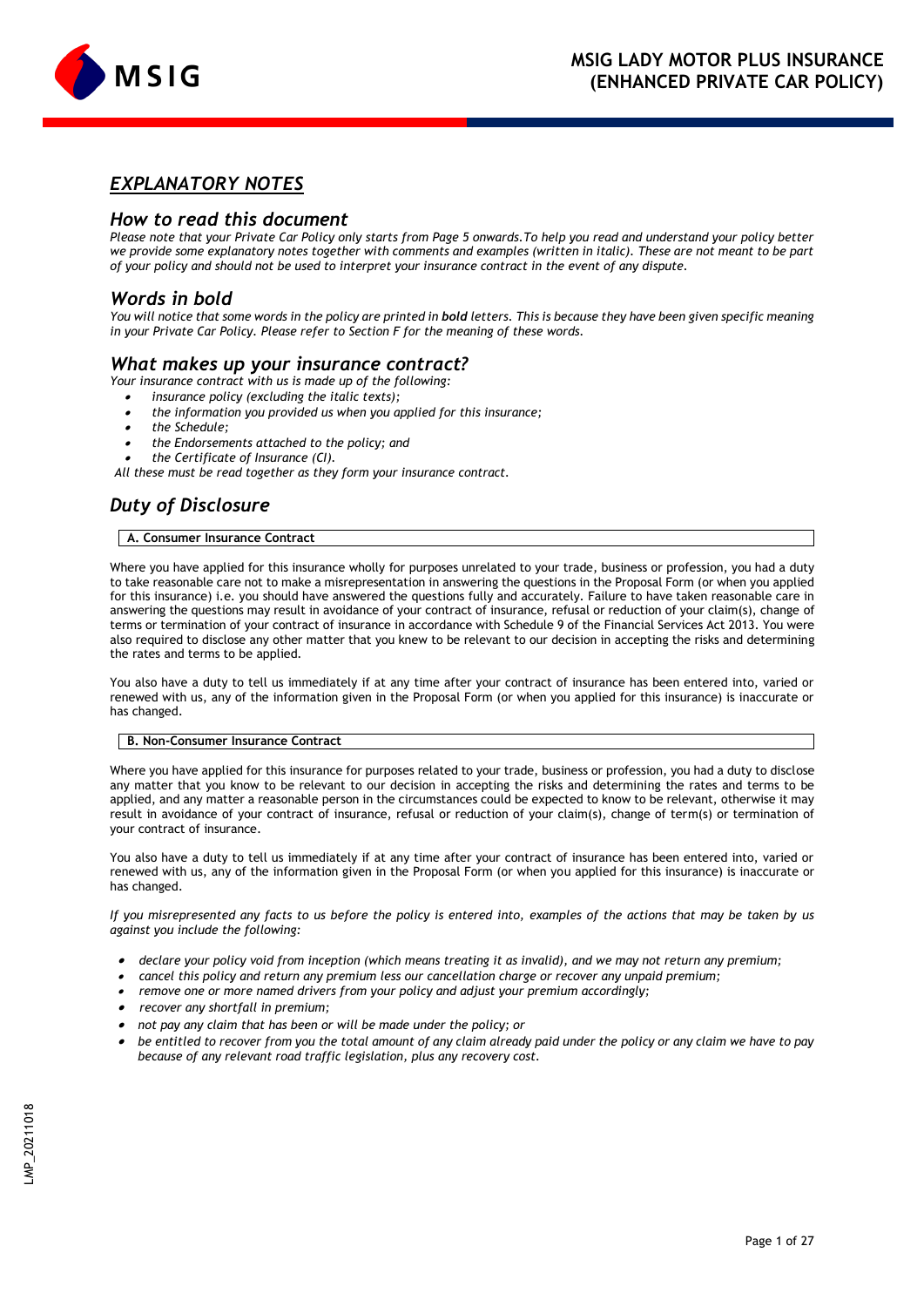# *What is covered?*

*Your insurance does not cover you against everything that can happen to your car. Check out the Schedule that we issued to you to know the type of cover you bought. The main types of cover are:*

| <b>Basic Cover</b>                                                                                                               | Comprehensive |  |  |
|----------------------------------------------------------------------------------------------------------------------------------|---------------|--|--|
| Section A: Loss or Damage to Your Own Car                                                                                        |               |  |  |
| 1. a. Events We Cover                                                                                                            |               |  |  |
| accidental collision or overturning<br>(i)                                                                                       | ✓             |  |  |
| collision or overturning caused by mechanical breakdown<br>(ii)                                                                  | ✓             |  |  |
| collision or overturning caused by wear and tear<br>(iii)                                                                        | ✓             |  |  |
| impact damage caused by falling objects subject to certain exclusions<br>(iv)                                                    | ✓             |  |  |
| fire, explosion or lightning<br>(v)                                                                                              | ✓             |  |  |
| breakage of windscreen, windows or sunroof including lamination / tinting film<br>(vi)                                           | ✓             |  |  |
| burglary, housebreaking or theft<br>(vii)                                                                                        | ✓             |  |  |
| malicious act<br>(viii)                                                                                                          | ✓             |  |  |
| while in transit (limited cover)<br>(ix)                                                                                         | ✓             |  |  |
| 1. b. Events We Do Not Cover                                                                                                     | ✓             |  |  |
| Basis of Settlement (how we will settle your claim)<br>2.                                                                        | ✓             |  |  |
| Towing Costs (to a repairer or safe place)<br>3.                                                                                 | ✓             |  |  |
| Section B: Liability to Third Parties                                                                                            |               |  |  |
| 1. a. What is Covered (by this section)                                                                                          | ✓             |  |  |
| 1. b. What is Not Covered (by this section)                                                                                      | ✓             |  |  |
| Limits of Our Liability (the maximum that we pay)<br>2.                                                                          | ✓             |  |  |
| 3. Cover for Legal Personal Representatives (if you are dead)                                                                    | ✓             |  |  |
| 4. Maximum Legal Costs (if approved)                                                                                             | ✓             |  |  |
| 5.<br>Rights of Recovery                                                                                                         |               |  |  |
| <b>Section C: No Claim Discount</b>                                                                                              | ✓             |  |  |
| Section D: General Exceptions (what is not covered by the policy)                                                                | ✓             |  |  |
| Section E: Conditions (terms that you must comply with)<br>✓                                                                     |               |  |  |
| Section F: Definitions (explains the words in bold)                                                                              | ✓             |  |  |
| Section G: Endorsements (additional terms that we may impose on you or additional covers if you<br>have paid additional premium) |               |  |  |

*Key:* ✓*= applicable X = not applicable*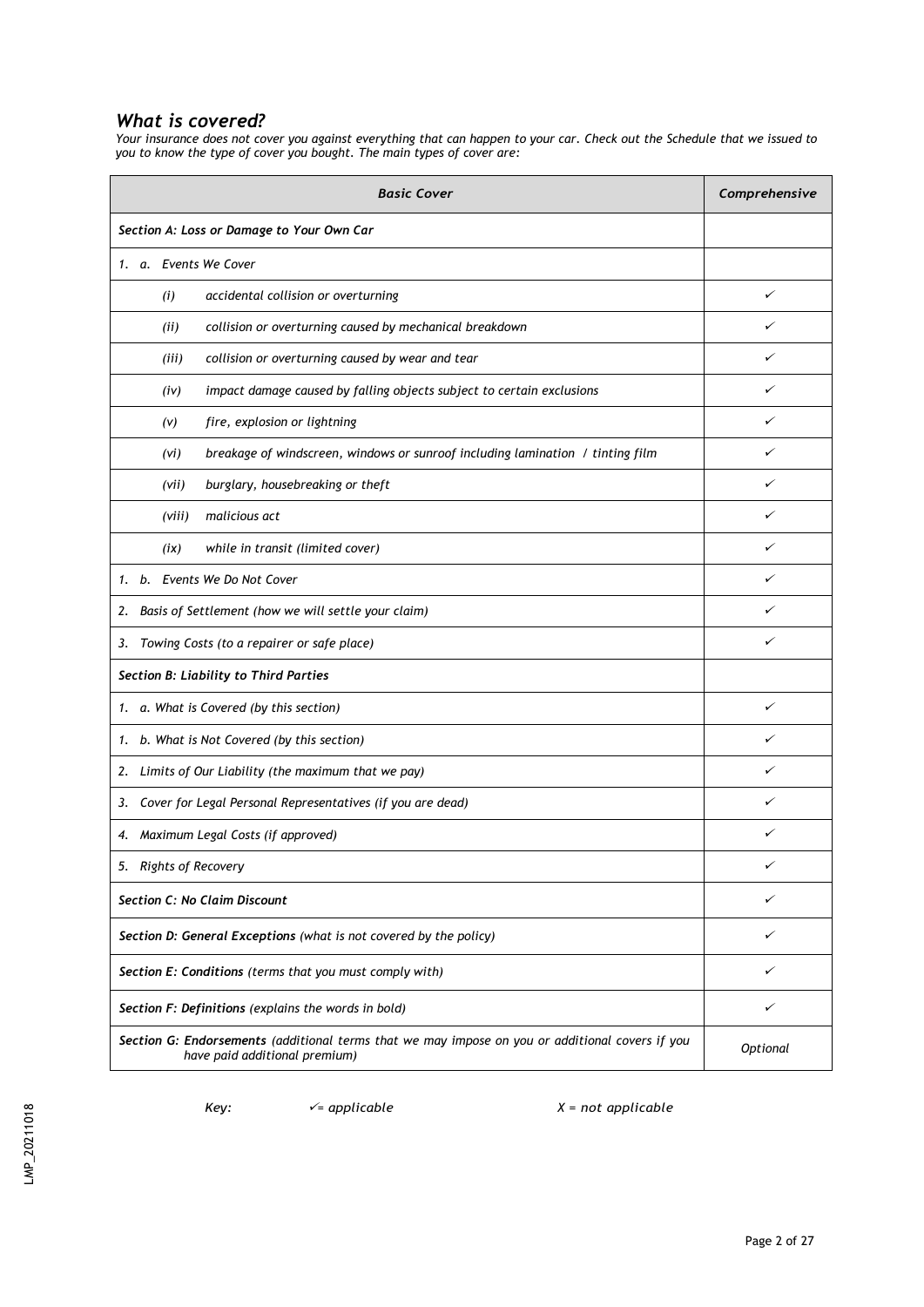# *What this policy does not cover?*

- *These are referred to as 'Exceptions' in your policy and there are three sections where you can find them:*
- •*Section A1b – see 'Events We Do Not Cover'*
- •*Section B1b – see 'What is Not Covered'*
- •*Section D – see 'General Exceptions'*

*There are generally three reasons why we put these exceptions in your basic Private Car Policy:*

- *1. Cover is not provided for the exceptions. We have to charge additional premium if you want to cover any of these exceptions. Some examples of the exceptions which are not covered by your basic Private Car Policy but which can be covered if you pay additional premium are:*
	- ▪*flood, storm {see Section A1b – 'Events We Do Not Cover'};*
	- ▪*strike, riot, civil commotion {see Section D – 'General Exception 8b'}; and*
	- ▪*use outside Malaysia, Singapore or Brunei {see Section D – 'General Exception 6'}.*
- *2. There are other risks which are not covered by the basic Private Car Policy or by any of its extensions. We would have to issue a different policy if you want these types of cover. For example, the following are not covered by your Private Car Policy but can be covered under a different type of policy:*
	- ▪*carriage of goods must be covered under a Commercial Vehicle Policy; and*
	- ▪*hire or reward must be covered by taxi or hired car policy.*
- 3. We cannot and do not cover certain risks at all. Some examples of these can be seen in Section D 'General *Exceptions' such as:*
	- ▪*war, nuclear fission or fusion;*
	- ▪*risks that are against public policy or against the law; and*
	- ▪*drunk driving.*

•

# *How can your car be used?*

*Since this is a Private Car Policy, your policy only covers you if your car is used for "social, domestic and pleasure purposes and for the policyholder's business". This is clearly stated in the Certificate of Insurance under the heading "Limitation as to Use".*

*The following are some examples of how your car can be used:*

- *to visit relatives and friends, for shopping etc.; and*
- •*for some limited business use such as getting to and from work, and meeting customers.*

*However, we will not cover you, for example, if you use your car in the following manner:*

- •*as a private taxi by charging fares to carry passengers;*
- •*as a hire car by charging rental to use your car;*
- • *to carry any goods in connection with any trade or business other than samples. You must buy a Commercial Vehicle Policy to cover for this use;*
- •*for motor trade (use for showroom display and for test-drive);*
- •*to practise for or to take part in any race, rally, pacemaking, reliability trial or speed test; and*
- •*use on any racetrack.*

# *Who can drive your car?*

- • *Practically anyone can drive your car as long as the driver:*
	- ▪ *has a valid licence of the relevant class to drive and is not disqualified to drive by law or for some other reason {(see exclusion on Unlicensed Drivers in Section D – 'General Exception 1'};* 
		- ▪*has your permission to drive (see definition of 'Authorised Driver' in Section F); and*
	- ▪*complies with all the terms and conditions of this policy.*
- • *Although anyone complying with the above conditions can drive your car, you may have to pay an additional excess depending on the age of the driver, the type of licence the driver possesses or if the driver is not a named driver (see explanation on excess under Section 'What is an Excess?'). If you or your authorised driver is not qualified to drive or breach any of the terms and conditions, your claim may be rejected. If we are compelled by law to pay, we can recover any sum(s) paid and any expenses incurred from you or your authorised driver.*

# *In which territory is your car covered?*

*This insurance you have purchased only covers you in Malaysia, Singapore and Brunei in accordance to the laws of Malaysia. Additionally, note that if you intend to drive your car into Singapore, you are required by Singapore's law to have cover against Legal Liability to Passengers (LLP). Since LLP is not covered by the basic Private Car Policy, you will need to purchase Endorsement 100, which provides a limited cover for your liability for death or bodily injury of passengers.* 

# *When is your cover effective?*

*This insurance is effective from the time of purchase of cover or at the agreed time of commencement, until the expiry*  date. The period of insurance will be printed in the Policy Schedule and related documents. If there is any change to these *dates, it will be officially shown in an Endorsement issued by us.*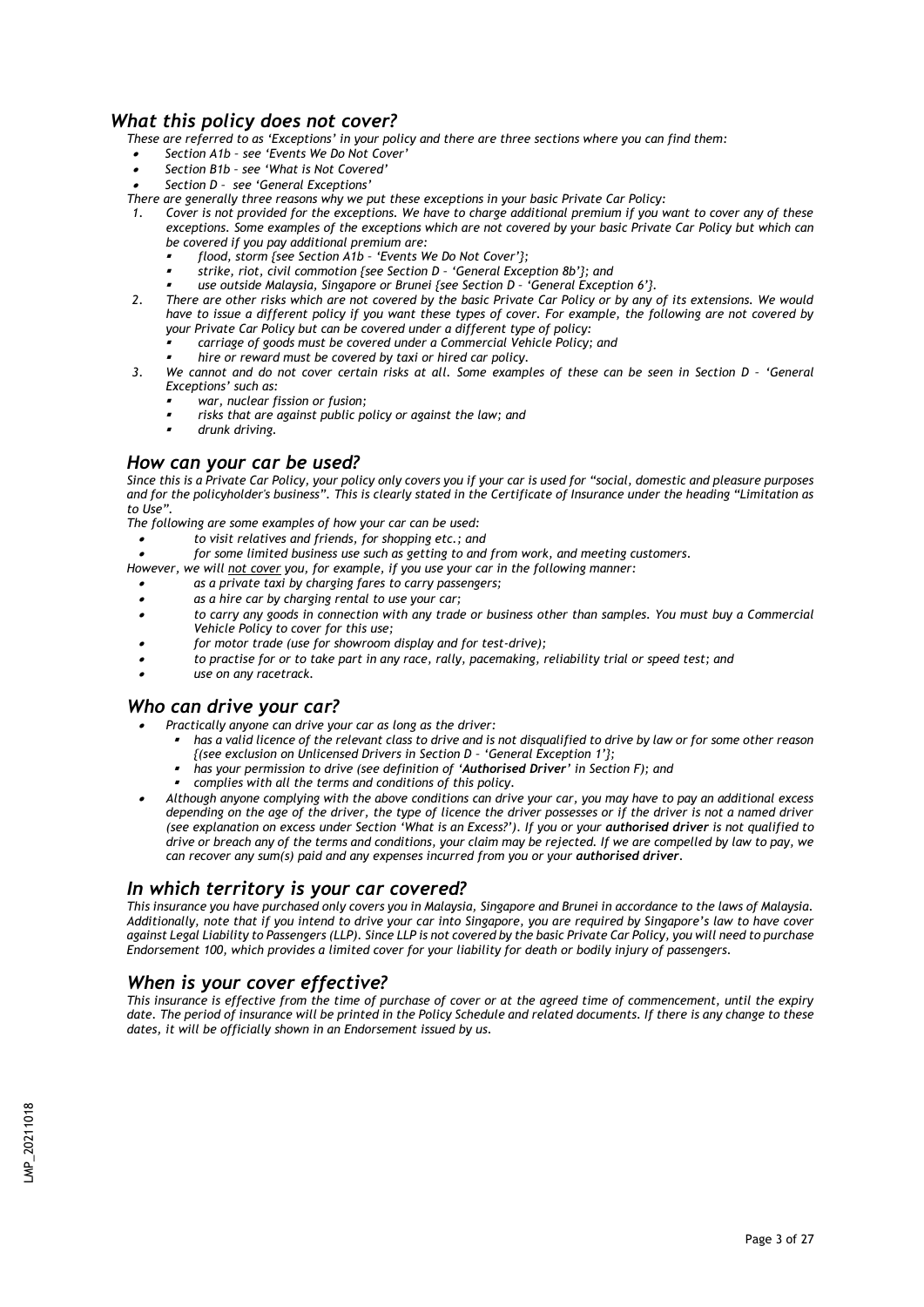# *How much should you insure your car?*

*To be safe, you should insure your car at its current market value (see definition of 'Market Value' in Section F). In simple terms, this is the current cost to replace your car with another car of the same make, model, age and general condition. The amount that you choose to insure is called the sum insured. Please note that you could be penalised if your car is under-insured (see Section A2e – 'Under-Insurance').*

*For example, if the market value of your car is RM100,000 but you only insured it for RM80,000 then you could be penalised for under-insurance. Assuming the loss is assessed at RM5,000, instead of we paying the full amount, you could be made to bear a portion of the loss in proportion to the under-insurance as follows:*

| Sum Insured          |        |     | RM80.000      |                     |  |
|----------------------|--------|-----|---------------|---------------------|--|
| -------------------- | x Loss | $=$ | ------------- | $RM5,000 = RM4,000$ |  |
| Market Value         |        |     | RM100.000     |                     |  |

*Therefore we will pay RM4,000 while the balance of RM1,000 will be borne by you.*

*You would be penalised as shown above if the market value of your car exceeds the sum insured by 10%. On the other hand, it would be a waste of money to over-insure as your insurer would not pay more than the market value. One way to protect yourself from being under-insured or over-insured is to opt for the sum insured determined by a market valuation system approved by Persatuan Insurans Am Malaysia (PIAM).* 

# *What is No Claim Discount ("NCD")?*

*This is a form of premium discount for not having made a claim during the preceding period of your insurance (provided the period of insurance exceeds one year). The scale of NCD applied is specifically mentioned in the policy.*

*The applicable NCD can be checked with us or the Central NCD Database ("CND") at https:/[/www.mycarinfo.com.my](http://www.mycarinfo.com.my/) /ncdcheck/online before the purchase of your Private Car Policy.* 

# *What is an Excess?*

*This is the first amount that you have to bear yourself for each and every claim that we approve, even if the incident is not your fault. However, please note that the excess does not apply to loss or damage caused by fire, explosion, lightning, burglary, housebreaking, theft, third party property damage or bodily injury claims. Please check your Policy Schedule to find out the amount that you are liable to pay. This is referred to as Endorsement 1 or 2 in your policy. Note that there is also the Compulsory Excess (see Section A2g) where you have to bear an additional excess of RM400 if you or the person driving your car:*

- •*is under 21 years old;*
- •*holds a Provisional (P) or Learner (L) driver's licence; or*
- •*is not named in the Schedule as a named driver.*

*As an example, if we assess the claim payable to be RM10,000 but your policy carries an excess of RM500, you will have to bear the first RM500 yourself and we will pay the balance of RM9,500. However, if the driver is below 21 years old, you have to bear an additional excess of RM400. Using the same example, you now have to bear RM900 (i.e. 500 + 400) and we will pay RM9,100.*

# *Do's and Don'ts – after you have had an accident or theft*

•*Do:*

▪

 *Call Accident Assist Call Centre (AACC) 24 hours nationwide insurance road accident Helpline number 1-300-22-1188 or 15-500*

*for immediate road assistance or tow service in the event of a road accident, or to make an enquiry on claims procedure;*

- ▪*inform us as soon as possible about any incident which may give rise to a claim;*
- ▪*report all accidents to the police within 24 hours as required by law;*
- ▪ *submit immediately to us all letters, claims, writs and summons which you have received from third parties as a result of the incident;*
- ▪ *remove your car to a PIAM Approved Repairer or our approved panel repairer for repairs or windscreen repairs or replacement;*
- ▪*fully fill up the relevant sections of your claim form – do not put "refer to police report"; and*
- ▪*if you have a Comprehensive cover and the third party that knocked your car is clearly at fault, you are advised to submit own damage Knock-for-Knock (KfK) claim to us in order to expedite claims processing. Your NCD entitlement will not be affected and you can claim the excess that you had paid from the insurer of the third party.*
- • *Don't:*
	- ▪*negotiate, admit or repudiate any claim without our consent (see Condition 2 in Section E); and*
	- ▪*authorise repair without our consent (see Condition 2f in Section E).*

*Condition 2 of your policy (see Section E) spells out the do's and the don'ts after an accident or theft in more detail.*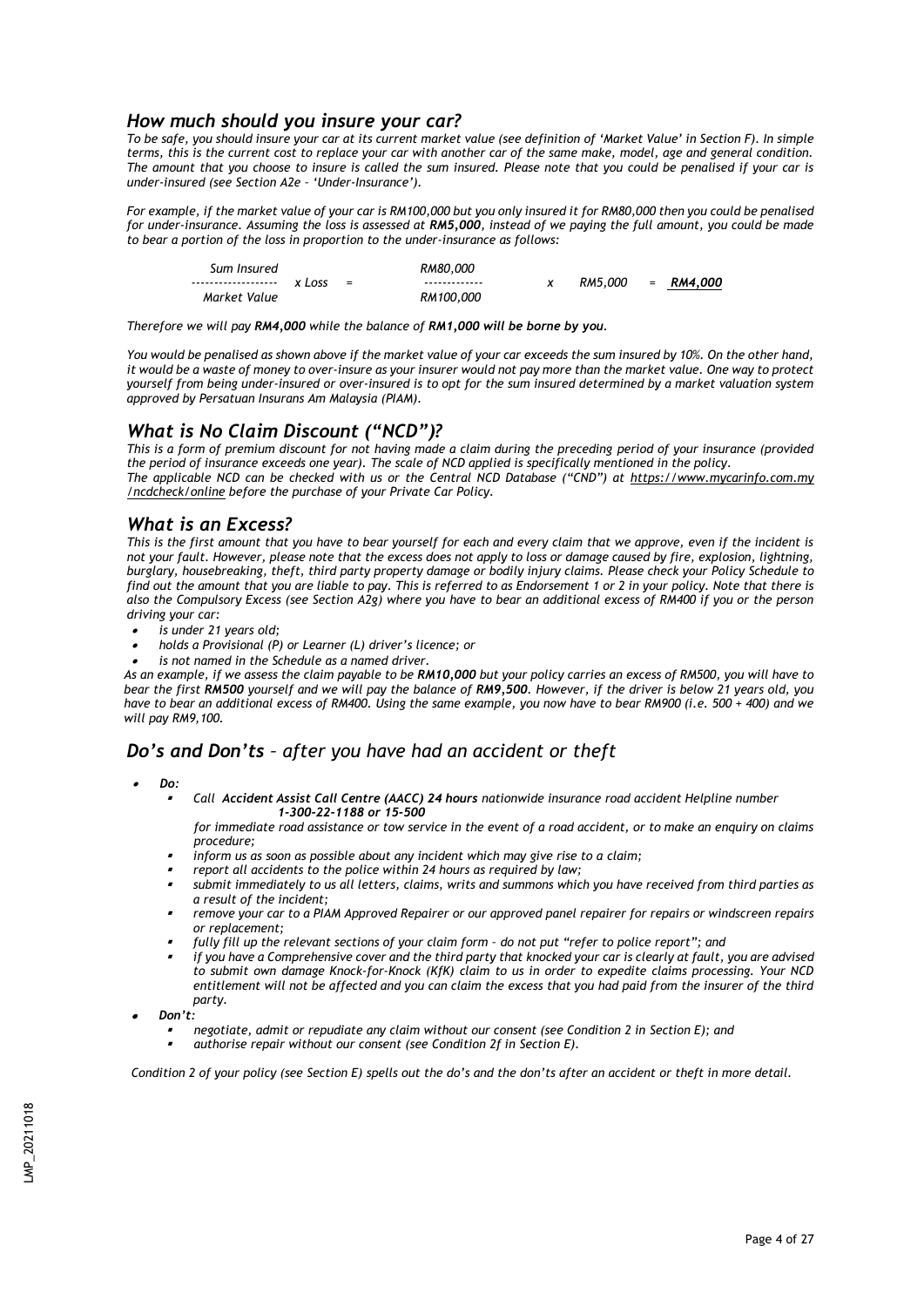# *PRIVATE CAR POLICY*

# **WARNING NOTICE**

- **1. All accidents must be reported to the police within 24 hours.**
- **2. It is an offence under the law of Republic of Singapore to enter the country without extending passenger liability cover to your motor insurance. If this extension is required, please contact your agent or our nearest branch for further information.**

# *Our agreement with You*

A. Where **Your Car** is used for any purpose that is not related to **Your** trade, business or profession, the following applies:

#### **Consumer Insurance Contract**

This **Policy** is issued in consideration of the payment of premium as specified in the **Policy Schedule** and pursuant to the answers given in **Your** Proposal Form (or when **You** applied for this insurance) and any other disclosures made by **You**  between the time of submission of **Your** Proposal Form (or when **You** applied for this insurance) and the time this contract is entered into. The answers and any other disclosures given by **You** shall form part of this contract of insurance between **You** and **Us**. However, in the event of any pre-contractual misrepresentation made in relation to **Your** answers or in any disclosures given by **You**, only the remedies in Schedule 9 of the Financial Services Act 2013 will apply.

This **Policy** reflects the terms and conditions of the contract of insurance as agreed between **You** and **Us**.

B. Where **Your Car** is used for purposes related to **Your** trade, business or profession, the following applies:

#### **Non-Consumer Insurance Contract**

This **Policy** is issued in consideration of the payment of premium as specified in the **Policy Schedule** and pursuant to the answers given in **Your** Proposal Form (or when **You** applied for this insurance) and any other disclosures made by **You** between the time of submission of **Your** Proposal Form (or when **You** applied for this insurance) and the time this contract is entered into. The answers and any other disclosures given by **You** shall form part of this contract of insurance between **You** and **Us**. In the event of any pre-contractual misrepresentation made in relation to **Your** answers or in any disclosures made by **You**, it may result in avoidance of **Your** contract of insurance, refusal or reduction of **Your** claim(s), change of terms or termination of **Your** contract of insurance.

This **Policy** reflects the terms and conditions of the contract of insurance as agreed between **You** and **Us**.

*Section A: Loss or Damage to Your Own Car* 

*This section spells out what We cover under Section A and is only applicable if You have Comprehensive cover.*

*1a: Events We Cover*

**We** will indemnify **You** if **Your Car** is lost or damaged during the **Period of Insurance** arising from the following **Incidents**:

- (i) accidental collision or overturning;<br>(ii) collision or overturning caused by r
- $(iii)$  collision or overturning caused by mechanical breakdown;<br> $(iii)$  collision or overturning caused by wear and tear;
- collision or overturning caused by wear and tear;
- (iv) impact damage caused by falling objects provided no convulsions of nature is involved;
- (v) fire, explosion or lightning;
- (vi) breakage of windscreen, windows or sunroof including lamination / tinting film, if any;

*However, Your no claim discount would be forfeited when You make windscreen, windows or sunroof claim if You have not already purchased Endorsement 89.*

- (vii) burglary, housebreaking or theft;<br>(viii) malicious act; or
- malicious act; or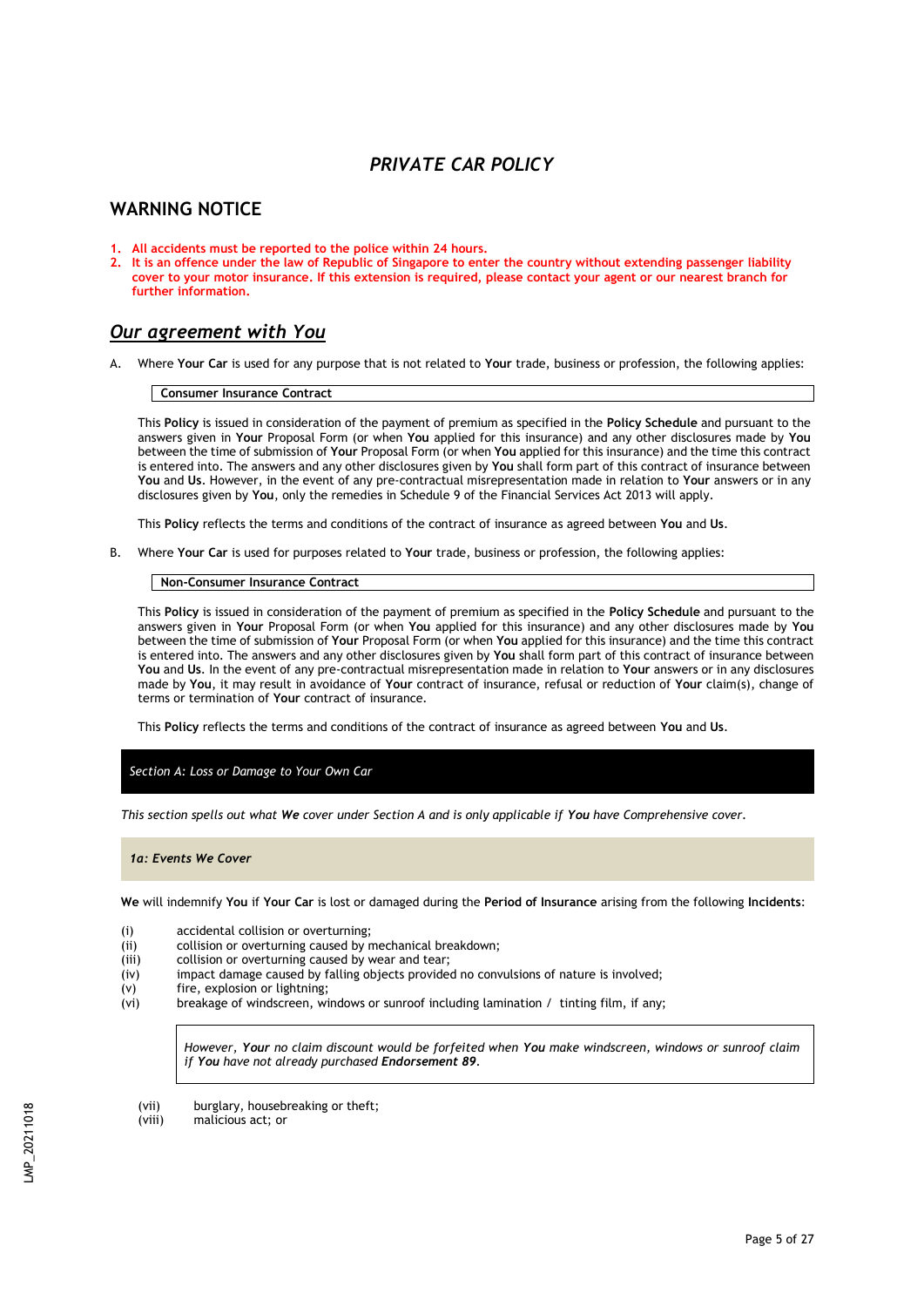- (ix) while in transit i.e. being carried from one place to another (including during loading and unloading) of **Your Car** by:
	- a. **Road**;
	-
	- b. rail; inland waterway i.e. across a river or canal etc.; or
	- d. across the sea by ferry or ship or any sea faring vessels etc. between the island of Penang and the mainland only.

*For an additional premium, Your Policy can be extended to cover for ferry transit between Sabah and Labuan (Endorsement 109).*

### *1b: Events We Do Not Cover*

 *The events We do not cover are the exceptions listed below. These exceptions are specific to Section A and are in addition to exceptions listed in Section D and the applicable Endorsements.*

#### *We will not pay for the following losses:*

*(i) Consequential Losses*

Any direct or indirect losses of any kind that may arise as a consequence of any **Incident** other than that provided for in Section A2.

*(ii) Loss of Use*

Any expense or financial loss that **You** may incur because **You** cannot use **Your Car** e.g. cost of hiring replacement car, travelling expenses etc.

*For an additional premium, Your Policy can be extended to cover an agreed payment per day for an agreed duration (Endorsement 112).*

#### *(iii) Depreciation*

The loss of value of **Your Car** due to the damage sustained or the time taken to repair the **Car**, and / or for any loss or damage that results over a prolonged period of time due to wear and tear, rust and corrosion.

#### *(iv) Breakdown or Malfunction of Parts*

Any mechanical, electrical or electronic breakdown, equipment or computer malfunction, or any other failure or breakdown to **Your Car**.

#### *(v) Damage to Tyre(s)*

Any damage to the tyre(s) of **Your Car** unless other parts of **Your Car** are also damaged at the same time.

### *(vi) Convulsions of Nature*

Any loss or damage to **Your Car** caused by flood, typhoon, hurricane, storm, tempest, volcanic eruption, earthquake, landslide, landslip, subsidence or sinking of the soil / earth or other convulsions of nature.

## *(vii) Excess*

The amount of **Excess** stated in the **Schedule**. This is the first amount that **You** have to bear in respect of each and every claim under the **Policy**.

# *(viii) Loss of Electronic Data*

Loss of electronic data and any consequences arising from it, directly or indirectly caused by or in connection with a computer virus. This includes loss of use, reduced functionality, or any other associated loss or expense in connection with the electronic data.

## *(ix) Cheating or Criminal Breach of Trust*

Any loss or damage, including theft, caused by or attributed to the act of **Cheating** or **Criminal Breach of Trust** by any person.

## *2: Basis of Settlement*

*This section explains how We will settle Your claim once We accept that it is payable under Section A. If Your Car is damaged as a result of any Incident, We have the option of doing the following:*

#### *a. If Your Car is Repairable*

- If in **Our** opinion **Your Car** is economical to repair, **We** have the option to:
- arrange for **Your Car** to be repaired at **Our** approved **Repairer** and pay the cost of repairing **Your Car** to the condition which is as near as possible to the condition it was in before the loss happened;
- pay **You** in cash the amount **We** estimate it would cost to repair **Your Car**; or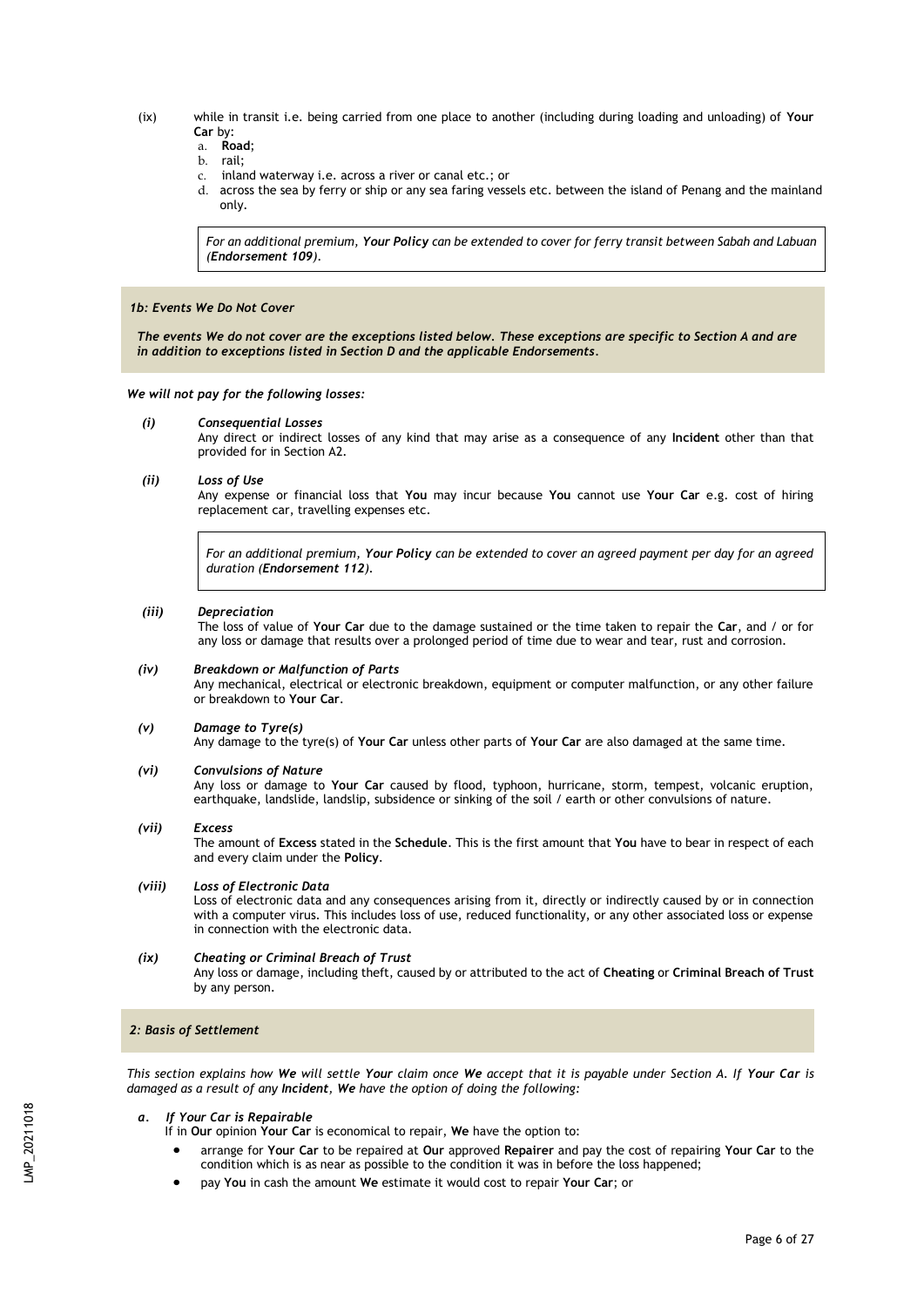• reinstate or replace **Your Car** with one of the same make, model, age and general condition.

### *b. If Your Car is not Repairable*

If in **Our** opinion, the damage to **Your Car** is so great that it would not be safe or economical to repair, **We** will declare **Your Car** "Beyond Economic Repair" ("BER") and **We** will pay **You** up to the maximum amount as stated in (d) below or offer **You** a settlement sum equivalent to the **Market Value**. **We** may also opt to replace **Your Car** with one of the same make, model, age and general condition. If **W**e take any of these actions, this **Policy** shall be automatically terminated once **We** make payment.

*In cases where the valuation of the franchise-holder vary from Market Value by more than 10%, We would also have the option to offer a settlement value which is equal to the cost of purchasing a replacement car of the same make, model and age of the Car at the time of loss. It is Our option to offer You a replacement of the Car, should You not agree with the offer.*

## *c. Replacement Parts*

If the spare parts or **Accessories** required to repair **Your Car** are not available in Malaysia, or if **We** choose to pay for the loss or damage in cash, **We** will settle **Your** claim on the following basis:

- the last known parts price list issued in Malaysia by the manufacturer or their agent. If the price list in Malaysia does not exist, **We** will use the price at the manufacturer's production plant and include reasonable cost of transportation to Malaysia (but not the cost of air freight); and
- the reasonable labour cost of fitting such spare parts or **Accessories** in Malaysia.

## *d. The Maximum Amount We will Pay You*

If **Your Car** is BER or stolen and not recovered, the amount payable under the **Policy** will be the **Market Value** at the time of the loss or the **Sum Insured** as shown in the **Schedule**, whichever sum is the lesser. Upon **Our** payment of the said amount, this **Policy** shall be automatically terminated. The **Market Value** is to be determined according to clauses 14 and 15 of Section F.

#### *e. Under-Insurance*

If the **Sum Insured** of **Your Car** is less than the **Market Value** at the time of the loss, **We** will only bear part of the loss in proportion to the difference between the **Market Value** and the **Sum Insured** as shown in the formula below:

**Sum Insured** x Assessed Loss **Market Value**

The balance has to be borne by **You**. However, this will only apply if the under-insured amount is more than 10% of the **Market Value**.

#### *f. Betterment*

If new original parts are used to repair **Your Car** and as a result of which **Your Car** is in a better condition than it was before the damage, **You** would be required to contribute to its betterment, a proportion of the costs of such new original parts. **Your** contribution would be according to the following scale:

| Age of Your Car (Years) | <b>Rate of Betterment</b> |
|-------------------------|---------------------------|
| less than 5             |                           |
|                         | 15%                       |
|                         | 20%                       |
|                         | 25%                       |
|                         | 30%                       |
|                         | 35%                       |
| 10 and above            | 40%                       |

To determine the rate of betterment to be applied, the age of **Your Car** will be calculated based on when it was originally registered in Malaysia:

| as a locally assembled car                            | Date of Original Registration |
|-------------------------------------------------------|-------------------------------|
| as a new imported Completely Built Unit (CBU) car     | Year of Manufacture           |
| as an imported second-hand / used / reconditioned car | Year of Manufacture           |

# *g. Compulsory Excess (see explanation on excess under Section 'What is an Excess?')*

In addition to the **Excess** shown in the **Schedule, We** have the right to deduct another RM400 as Compulsory **Excess** if at the time of the **Incident**, **You** or the person driving **Your Car** with **Your** consent:

- is under 21 years old;
- holds a Provisional (P) or Learner (L) driver's licence; or
- is not named in the **Schedule** as **Named Driver**.

**We** will not deduct this additional RM400 **Excess** if the loss or damage is caused by fire, explosion, lightning, burglary, housebreaking, theft, third party property damage or bodily injury claims.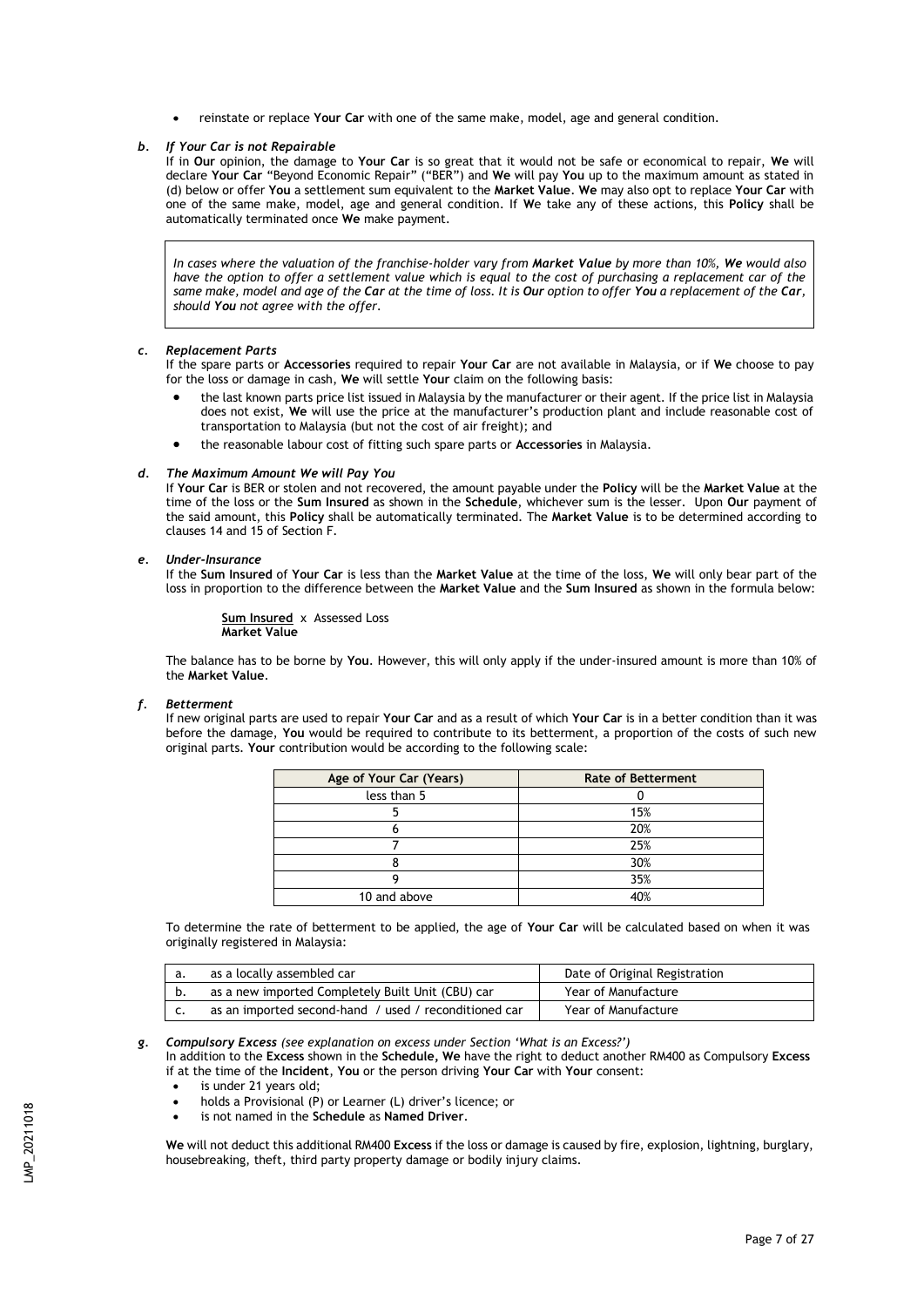*3: Towing Costs*

If **Your Car** cannot be driven as a result of any damage to it that is covered by this **Policy**, **We** will pay up to a maximum of RM200 for the necessary and reasonable costs to remove **Your Car** to the nearest approved **Repairer** or to a safe place of storage while awaiting repair or disposal.

### *Section B: Liability to Third Parties*

*This section explains what is covered and not covered under Section B.*

*1a: What is Covered?*

**We** will indemnify **You** and / or **Your Authorised Driver** for the amount which **You** and / or **Your Authorised Driver** are legally liable to pay any third party (including third party's costs and expenses) for:

- (i) death or bodily injury to any person except those specifically excluded under this **Policy**; and / or
- (ii) damage to property except those specifically excluded under this **Policy**

as a result of an **Incident** arising out of the use of **Your Car** on a **Road**. This cover is extended to **Your Authorised Driver**  provided **Your Authorised Driver** also complies with all the terms and conditions of this **Policy**.

### *1b: What is Not Covered?*

These exceptions are specific to Section B and are in addition to the Exceptions stated in Section D of this **Policy** and any other applicable **Endorsements**. **We** will not pay for:

- (i) death or bodily injury to any passenger being carried for hire or reward;
- (ii) death or bodily injury to any person where such death or injury arises out of and in the course of the employment of such person by **You** or by **Your Authorised Driver**;

*Under the Road Transport Act 1987, this Policy shall not be required to cover, except in the case of a motor vehicle*  in which passengers are carried for hire or reward or by reason of or in pursuance of a contract of employment, liability in respect of death of or bodily injury to persons being carried in or upon or entering or getting onto or *alighting from the motor vehicle at the time of the occurrence of the event out of which the claims arise.*

*In the course of employment – Any person who is injured / dies (whether as passenger or otherwise) while on the job and is in or on the said Car as part of his / her employment e.g. car wash worker, mechanic etc.*

- (iii) damage to property belonging to or in the custody of or control of or held in trust by **You** or **Your Authorised Driver** and / or any member of **Your** or **Your Authorised Driver's Household**;
- (iv) liability to any person being carried in or upon or entering or getting onto or alighting from **Your Car** unless he / she is required to be carried in or on **Your Car** by reason of or in pursuance of his / her contract of employment with **You**  or **Your Authorised Driver** and / or his / her employer;

*In pursuance of the contract of employment – The passenger is required to be carried to a destination in order to carry out the job as spelt out in his / her contract of employment.*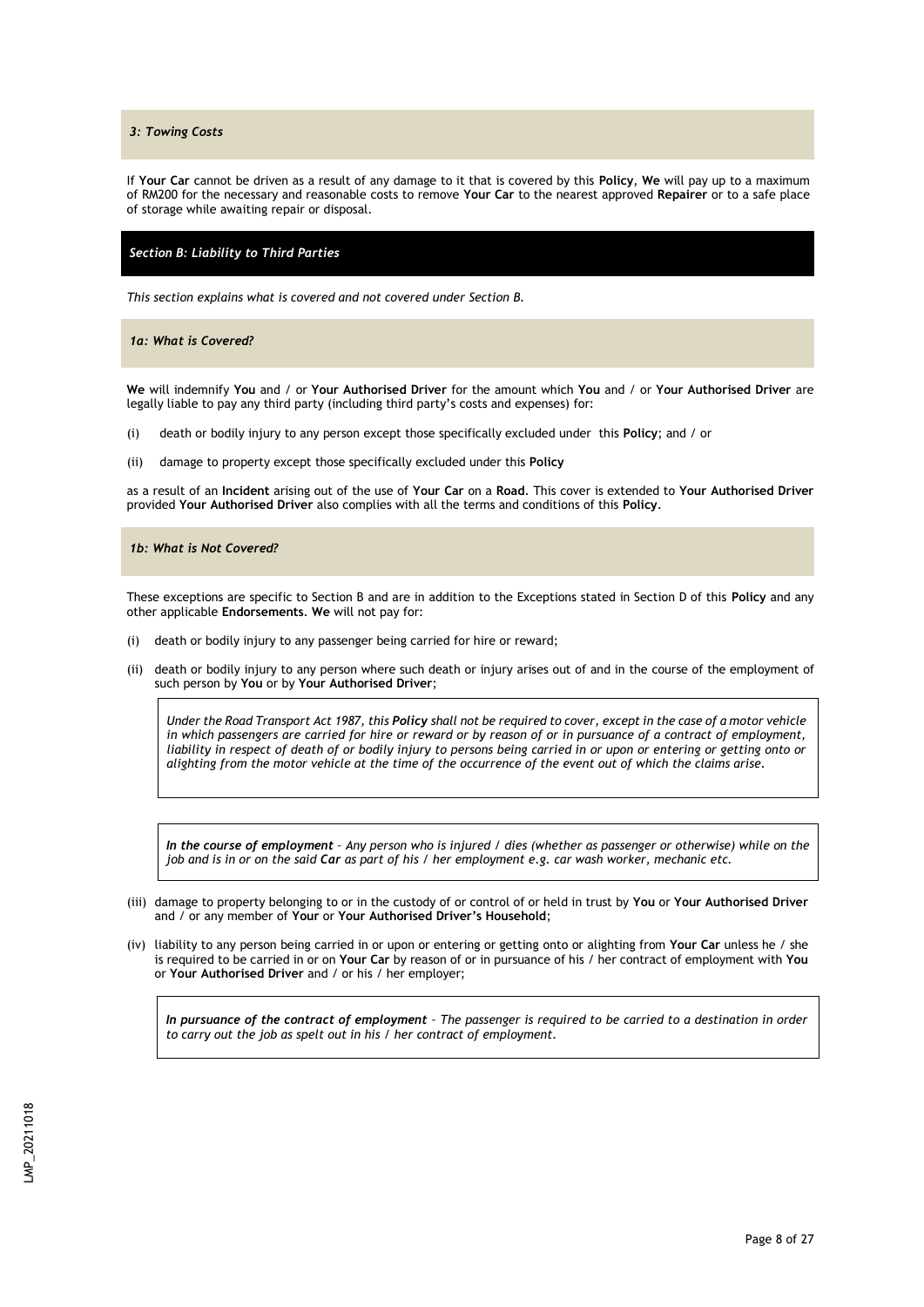#### *Liability to passengers other than:*

- a) *passengers carried for hire or reward;*
- b) *employees in the course of employment; or*

c) *Your or Your Authorised Driver's Household member unless he / she is required to be carried in Your Car by reason of or in pursuance to a contract of employment;*

*may be insured separately for additional premium under Endorsement 100. If You have insured such liability, You will need to refer to the full text of Endorsement 100: Legal Liability to Passengers as to what this Endorsement covers or excludes and the applicable conditions.* 

(v) liability caused by a passenger travelling in or alighting from **Your Car**;

*Liability for accidents caused by Your passengers may be insured separately for additional premium under Endorsement 72. You will need to refer to the full text of Endorsement 72: Legal Liability of Passengers for Negligent Acts as to what this Endorsement covers or excludes and the applicable conditions.*

- (vi) any claims brought against **You** by any driver of **Your Car**, whether authorised or not;
- (vii) any claims brought against any person in any country in courts outside Malaysia, the Republic of Singapore or Negara Brunei Darussalam; and / or
- (viii) all legal costs and expenses which are not incurred in or recoverable in Malaysia, the Republic of Singapore and Negara Brunei Darussalam.

## *2: Limits of Our Liability*

**We** will pay the following for any one claim, or series of claims arising from one **Incident**, in any one **Period of Insurance**:

- (i) unlimited amount for death or bodily injury to third party; and / or
- (ii) up to a maximum of RM3 million for third party property damage.

*For an additional premium, the limits of liability for third party property damage can be extended up to RM20 million (Endorsement 105).* 

## *3: Cover for Legal Personal Representatives*

Following the death of any person covered under this **Policy**, **We** will indemnify that person's legal representatives for liability covered under this Section, provided such legal representatives comply with all the terms and conditions of the **Policy**.

#### *4: Legal Costs*

If **You** or **Your Authorised Driver** is charged for reckless and dangerous driving or careless or inconsiderate driving under the Road Transport Act 1987 or any other offence related to the said **Incident**, **We** will pay legal costs incurred up to a maximum of RM2,000 to defend **You** or **Your Authorised Driver** provided always that such costs are incurred in Malaysia, the Republic of Singapore or Negara Brunei Darussalam, and that cost has been incurred with **Our** prior agreement in writing.

**We** will only pay for legal cost and **We** will not pay for any penalty imposed on **You** or **Your Authorised Driver**.

 *5: Rights of Recovery*

**We** have a right to refuse to indemnify **You** or **Your Authorised Driver** if either of **You** commit a breach of any **Policy** conditions or where the claim falls outside the scope of cover provided by **Us** under this **Policy**. However, if **We** are legally required to pay any judgment sum in respect of a claim under Section B of this **Policy** because of laws in force in Malaysia, Republic of Singapore or Negara Brunei Darussalam, which **We** would otherwise not have to pay, **We** have the right to ask **You** or **Your Authorised Driver** to repay to **Us** the amount of that payment and any costs **We** have incurred in connection with the claim.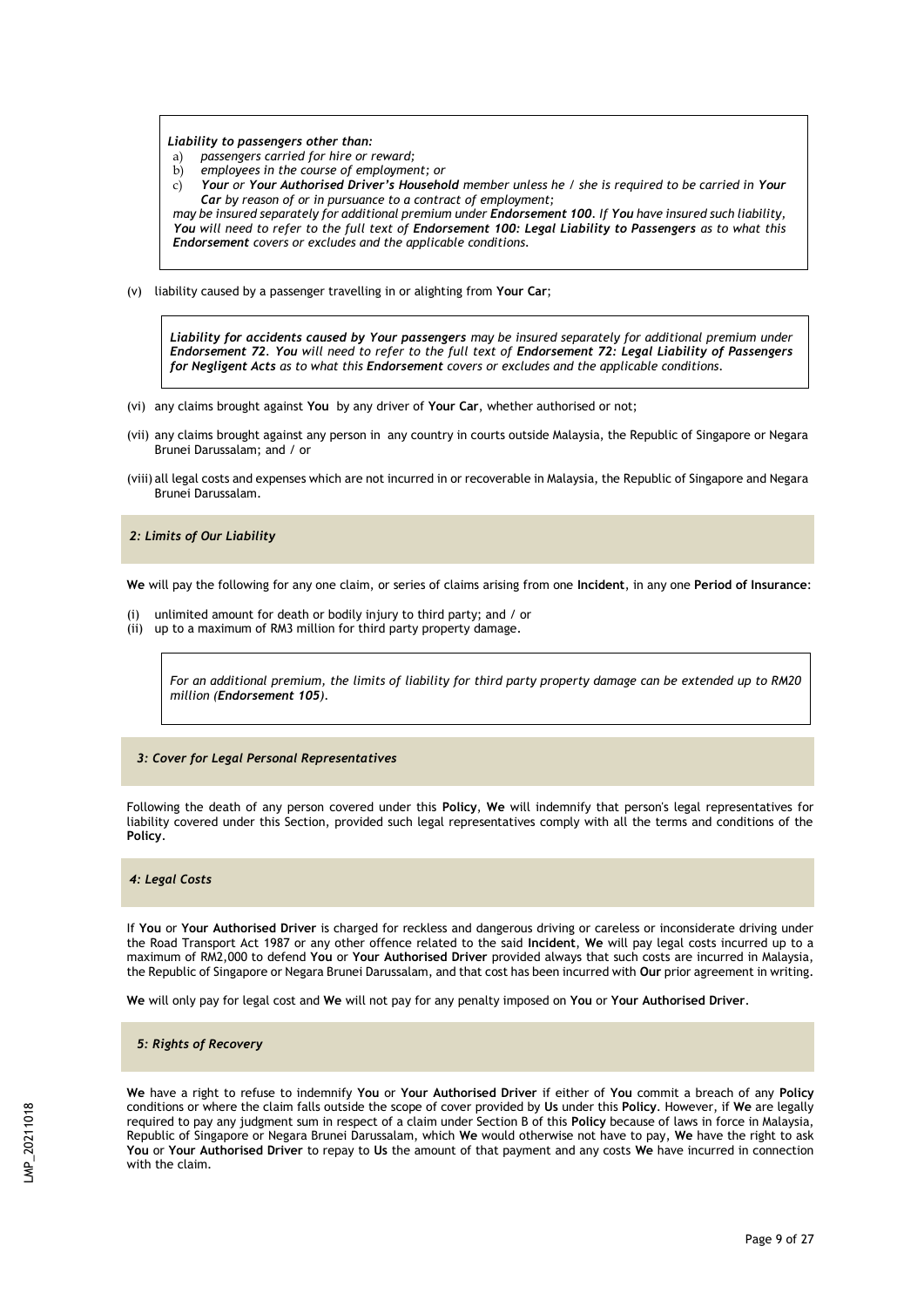# *Section C: No Claim Discount*

*This section spells out the reward system known as the "No Claim Discount".*

#### *1. No Claim Discount (NCD)*

If **You** have insured **Your Car** for a continuous period of 12 months and **You** or anyone else did not make any claim under this **Policy** during that time, a NCD will be applied at each renewal. The applicable NCD will increase with each renewal if **You** continue to have claim free years as follows:

| <b>Claim Free Year of Insurance</b>            | <b>NCD Entitlement</b> |
|------------------------------------------------|------------------------|
| After 1 continuous claim free year             | 25%                    |
| After 2 continuous claim free years            | 30%                    |
| After 3 continuous claim free years            | 38 1/3%                |
| After 4 continuous claim free years            | 45%                    |
| After 5 continuous claim free years and beyond | 55%                    |

## *2. One Claim and Your NCD is Down to Zero*

If **You** or anybody else meet with an **Incident** which will give rise to a claim on this **Policy**, the NCD entitlement that **You** have accumulated would drop to zero at the next renewal and **Your** NCD will start all over again. If a claim is received after the NCD has been applied, **We** shall be entitled to recover the NCD given from **You**.

#### *3. Exception to this Rule*

**Your** NCD will not be affected even if a claim is made if:

- **We** are of the opinion that **You** are not at fault for causing the loss;
- the offending vehicle is identifiable and is not a vehicle used for carriage of passengers for hire or reward (for example taxis, hire cars, public buses, stage buses, school buses and factory buses for hire);
- the offending vehicle is insured by a Malaysian licensed insurer; and
- there is no death or personal injury claim involved.

#### *4. Your NCD is not Transferable*

The NCD is personal to **You** which means that if **You** were to sell **Your Car** and **We** agree to transfer this **Policy** to the new owner, **Your** NCD cannot be transferred for the benefit of the new owner.

#### *5. Non-utilisation of NCD*

For every year that the NCD is not utilised by **You**, the NCD accumulated and applicable for this **Policy** will be reversed in accordance with the scale set out in the table in clause C1 above.

# *Section D: General Exceptions - these apply to the whole Policy*

*This section lists down circumstances under which this* **Policy** *does not provide cover at the time of happening of the Incident. This is in addition to those already listed in Sections A1b and B1b.*

#### *1. Unlicensed Drivers*

There is no cover under this **Policy** if **You** or **Your Authorised Driver** do not have a valid driving licence to drive **Your Car**. This will not apply if **You** or **Your Authorised Driver** have an expired licence but are not disqualified from holding or obtaining such driving licence under any existing laws, by-laws and regulations.

#### *2. Alcohol, Drugs and Other Intoxicating Substances*

There is no cover under this **Policy** if **You** or **Your Authorised Driver** is under the influence of alcohol or intoxicating liquor, narcotics, dangerous drugs or any other deleterious drugs or intoxicating substance to such an extent that **You** or **Your Authorised Driver** are incapable of having proper control of **Your Car**.

*You or Your Authorised Driver shall be deemed as incapable of having proper control of Your Car if after a toxicology or equivalent test, it is shown that the alcohol level in the breath, blood or urine of You or Your Authorised Driver is higher than the prescribed limit pursuant to Section 45G(1) of the Road Transport Act 1987 of 80mg of alcohol in 100ml of blood (or equivalent in respect of breath or urine) or other equivalent legislation that is in force at the material time.*

#### *3. Fraud and Exaggerated Claims*

If any claim is in any part fraudulent or exaggerated, or if **You** or anyone acting on **Your** behalf, uses fraudulent means to get any benefit under this **Policy**, the entire claim will not be paid or payable. If **We** are required to make payment of any such claim to a third party, **We** shall be entitled to recover the sum paid and any costs incurred from **You**.

#### *4. Unlawful Purpose*

There is no cover under this **Policy** if **You** or **Your Authorised Driver** use **Your Car** for an unlawful purpose or to attempt an unlawful purpose i.e. in violation of the criminal law or a recognised law of the country where **Your Car** was being used.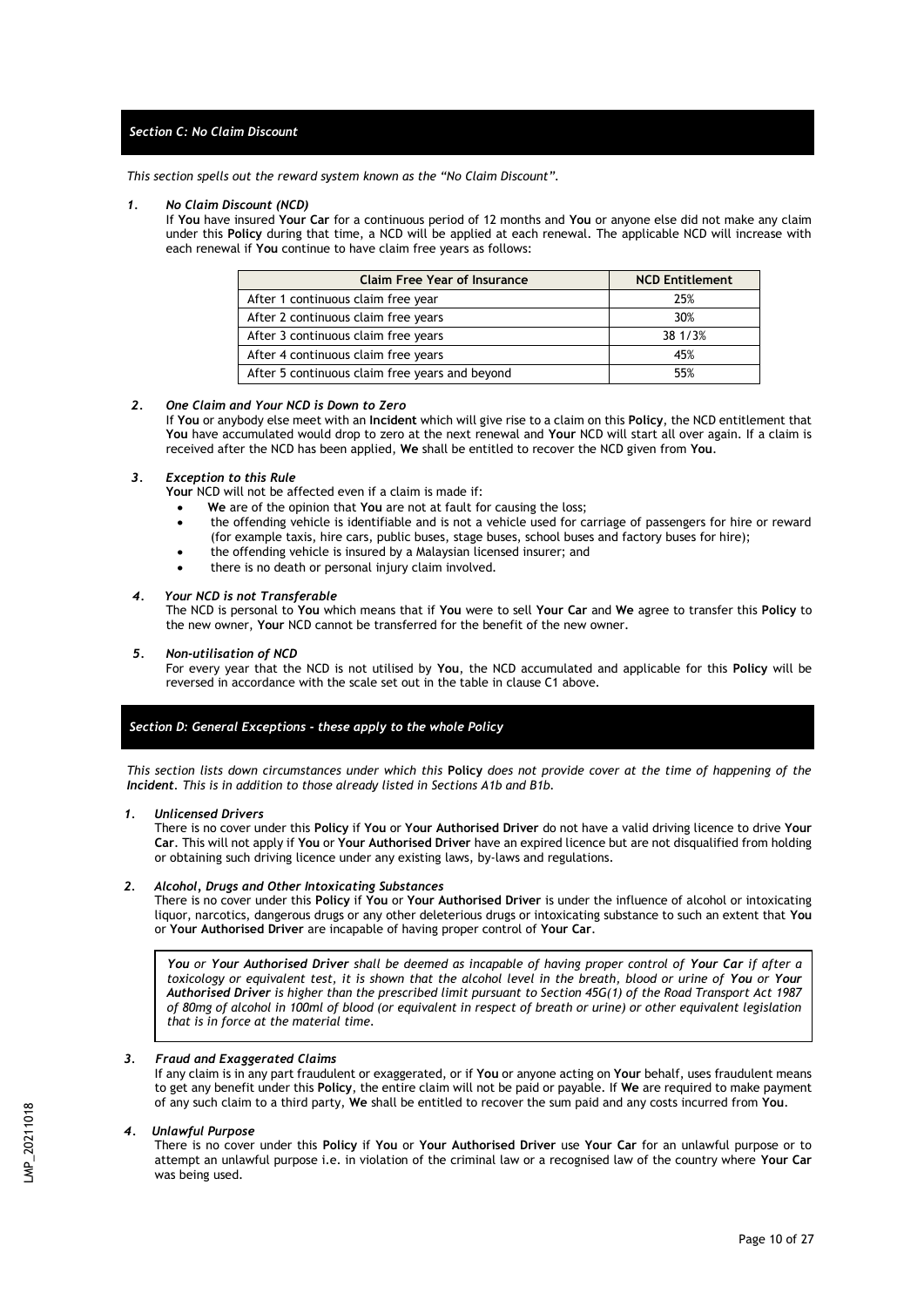### *5. Use for Racing etc.*

- There is no cover under this **Policy** if **You** use or **You** allow **Your Authorised Driver** to use **Your Car**:
	- a. to practise for or to take part in any motor sport, competition (other than treasure hunt), rally, pacemaking, reliability trial or speed test; or
	- b. on any racetrack.

*For an additional premium, Your Policy can be extended to cover the use of Your Car for reliability trial or competition if You purchase the prescribed extension cover {Endorsement 24(c) or 24(d)}.*

## *6. Use Outside Malaysia*

Unless **We** provide otherwise, this insurance does not cover **You** in respect of claims arising whilst **Your Car** was being used or driven outside Malaysia, the Republic of Singapore and Negara Brunei Darussalam. In Malaysia, **Our** liability under this **Policy** is governed by the Road Transport Act 1987 and the terms and conditions of this **Policy**, and **Our** liability outside Malaysia is governed by the terms and conditions of this **Policy** only.

*For an additional premium, Your Policy can be extended to cover the use of Your Car in Thailand or Kalimantan only if You purchase the prescribed extension cover (Endorsements 101 and 102).*

## *7. Failure to take Precaution*

**We** will not pay for any additional damages if after an **Incident** or breakdown **You**:

- a. left **Your Car** unattended or failed to take proper precaution to prevent further loss or damage; or
- b. continue to drive **Your Car** in an unroadworthy condition before any repair is done.

**We** will also not pay for claims that arise if, when using **Your Car**, **You** do not take reasonable precaution to keep **Your Car** secured. This includes but is not limited to leaving **Your Car** unattended while unlocked or with ignition key left in or on **Your Car**.

#### *8. War Risk*

There is no cover under this **Policy** for any death, disability, loss, damage, destruction, any legal liabilities, cost or expenses including consequential loss of whatsoever nature, directly or indirectly caused by, resulting from or in connection with any of the following regardless of any other cause or event contributing concurrently or in any other sequence to the loss:

- a. war, invasion, acts of foreign enemies, hostilities or warlike operation (whether war is declared or not), civil war, **Act of Terrorism**, mutiny, rebellion or revolution; or
- b. strike, riots or civil commotion assuming the proportion of or amounting to an uprising, insurrection or military or usurped power.
- c. any action taken in controlling, preventing, suppressing or in any way relating to a or b above. If by reason of this exclusion, any loss, damage, cost or expense is not covered by this insurance the burden of proving the contrary shall be upon **you**.

*For an additional premium, Your Policy can be extended to cover strikes, riots and civil commotion (Endorsement 25).*

#### *9. Nuclear Risk*

There is no cover under this **Policy** for any accident, **Injury**, loss or damage to any property or any loss or liability directly or indirectly caused by, resulting from or in connection (including consequential losses and costs of defending any actions) with operations using the nuclear fission or fusion process, or handling of radioactive material regardless of any other cause or event contributing concurrently or in any other sequence to the loss. This includes, but is not limited to:

- a. the use of nuclear reactors such as atomic piles, particle accelerators or generators and similar devices;
- b. the use, handling or transportation of radioactive material in relation to any **Act of Terrorism**;
- c. the use, handling or transportation of any weapon or explosive device employing atomic or nuclear fission and/ or fusion or other like reaction or radioactive force or matter;
- d. the use, handling or transportation of radioactive material;
- e. ionising radiations from or contamination by radioactivity from any nuclear fuel or from any nuclear waste from the combustion of nuclear fuel; or
- f. radioactive, toxic, explosive or other hazardous or contaminating properties of any nuclear installation, reactor or other nuclear assembly or nuclear component thereof.

## *10. Convulsions of Nature*

There is no cover (unless specifically purchased) for any loss, damage or liability caused by flood, typhoon, hurricane, storm, tempest, volcanic eruption, earthquake, landslide, landslip, subsidence or sinking of the soil / earth or other convulsions of nature.

*For an additional premium, Your Policy can be extended to cover flood, typhoon, hurricane, storm, tempest, volcanic eruption, earthquake, landslide, landslip, subsidence etc. (Endorsement 57).*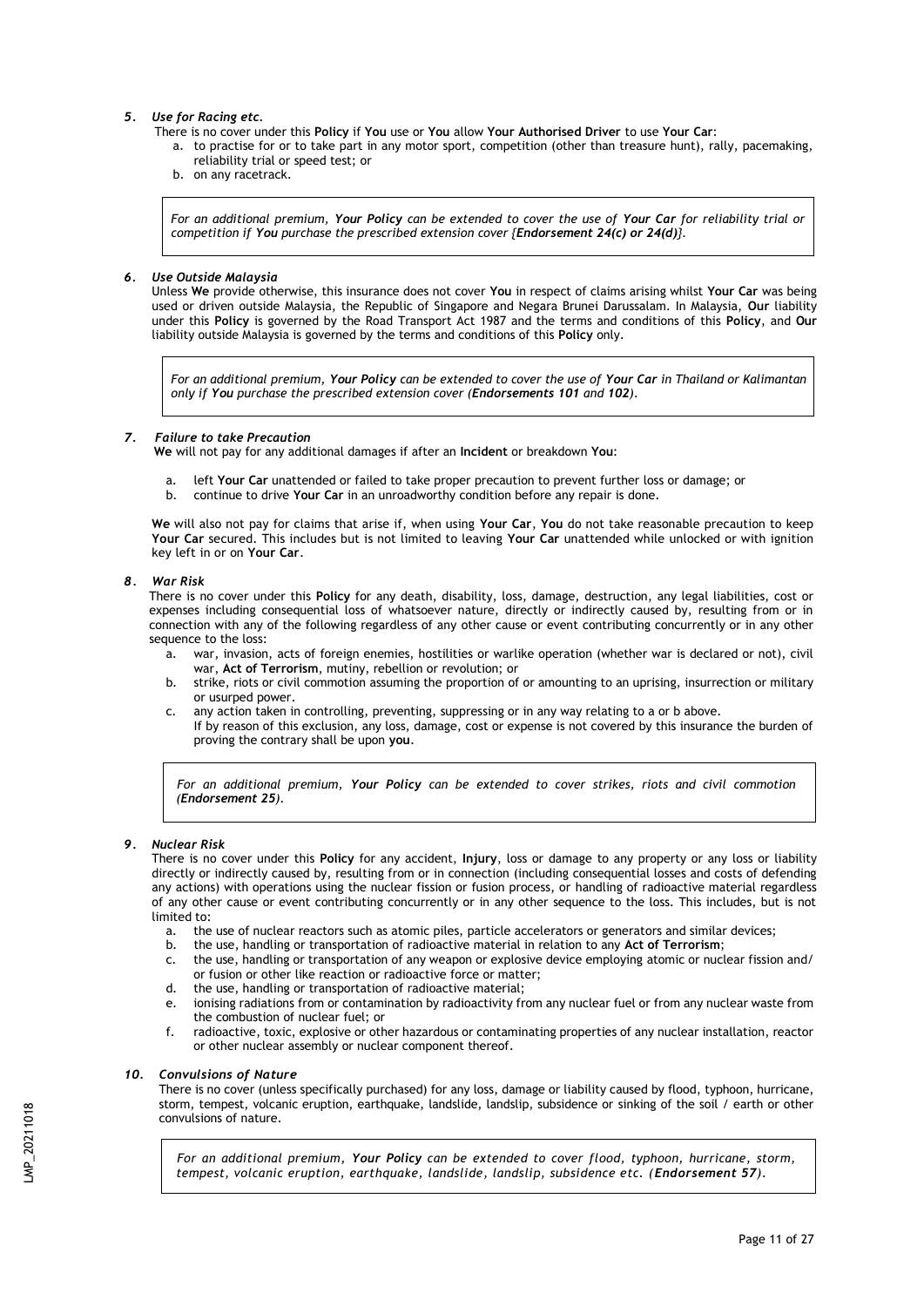#### *11. Contractual Liability*

**We** will not pay for any liability that arises by virtue of an agreement but for which **We** would not have been liable in the absence of such agreement.

#### *12. Unauthorised Driver*

**We** will not pay for any **Incident**, loss, damage or liability caused, sustained or incurred whilst **Your Car**, in respect of which indemnity is provided by this **Policy**, is being driven by any person other than an **Authorised Driver** or person driving on **Your** order or with **Your** permission.

# *Section E: Conditions - These apply to the whole Policy*

*This section spells out the terms and conditions that You must observe to ensure this insurance remains effective. Basically these conditions are of three types:*

- •*What You must do*
- •*What You must not do*
- •*What We can do*

#### *Conditions Precedent to Policy Liability*

The following conditions are conditions precedent to **Our** liability to indemnify **You** under this **Policy** and have to be observed by **You** strictly. **We** can repudiate this **Policy** and / or will not pay claims under the **Policy** if **You** breach any of the relevant conditions. These conditions also apply to **Your Authorised Driver** and any legal representative who seek indemnity under this **Policy**.

#### *1. Duty of Disclosure*

The duty of disclosure is different for a Consumer Insurance Contract and for a Non-Consumer Insurance Contract. They are separately outlined below:

#### **A. Consumer Insurance Contract**

Where **You** have applied for this insurance wholly for purposes unrelated to **Your** trade, business or profession, **You** had a duty to take reasonable care not to make a misrepresentation in answering the questions in the Proposal Form (or when **You** applied for this insurance) i.e. **You** should have answered the questions fully and accurately. Failure to have taken reasonable care in answering the questions may result in avoidance of **Your** contract of insurance, refusal or reduction of **Your** claim(s), change of terms or termination of **Your** contract of insurance in accordance with Schedule 9 of the Financial Services Act 2013. **You** were also required to disclose any other matter that **You** knew to be relevant to **Our** decision in accepting the risks and determining the rates and terms to be applied.

**You** also have a duty to tell **Us** immediately if at any time after **Your** contract of insurance has been entered into, varied or renewed with **Us**, any of the information given in the Proposal Form (or when **You** applied for this insurance) is inaccurate or has changed.

#### **B. Non-Consumer Insurance Contract**

Where **You** have applied for this insurance for purposes related to **Your** trade, business or profession, **You** had a duty to disclose any matter that **You** know to be relevant to **Our** decision in accepting the risks and determining the rates and terms to be applied, and any matter a reasonable person in the circumstances could be expected to know to be relevant, otherwise it may result in avoidance of **Your** contract of insurance, refusal or reduction of **Your** claim(s), change of terms or termination of **Your** contract of insurance.

**You** also have a duty to tell **Us** immediately if at any time after **Your** contract of insurance has been entered into, varied or renewed with **Us**, any of the information given in the Proposal Form (or when **You** applied for this insurance) is inaccurate or has changed.

#### *2. Accidents and Claims Procedures*

If **Your Car** is involved in any **Incident** that could lead to a claim under this **Policy**, **You** must do the following:

- a. Notify **Our** claims department of the **Incident** and get a Claim Form. **You** must notify **Us** of the **Incident** as soon as possible but in any event:
	- Within seven (7) days if **You** are not physically disabled or hospitalised following the **Incident**; or
		- Within thirty (30) days or as soon as practicable if **You** are physically disabled and hospitalised as a result of the **Incident**.

**We** may allow a longer notification period if **You** can provide specific proof and justification for the delay.

- b. Report the **Incident** to the police as required by law and do all that is required to assist the police authorities to secure a conviction against the offender.
- c. Complete the Claim Form in full and return it to **Us** within twenty-one (21) days from the date of **Your**  notification as per (a) above. **You** are required to answer all the questions in detail in all applicable sections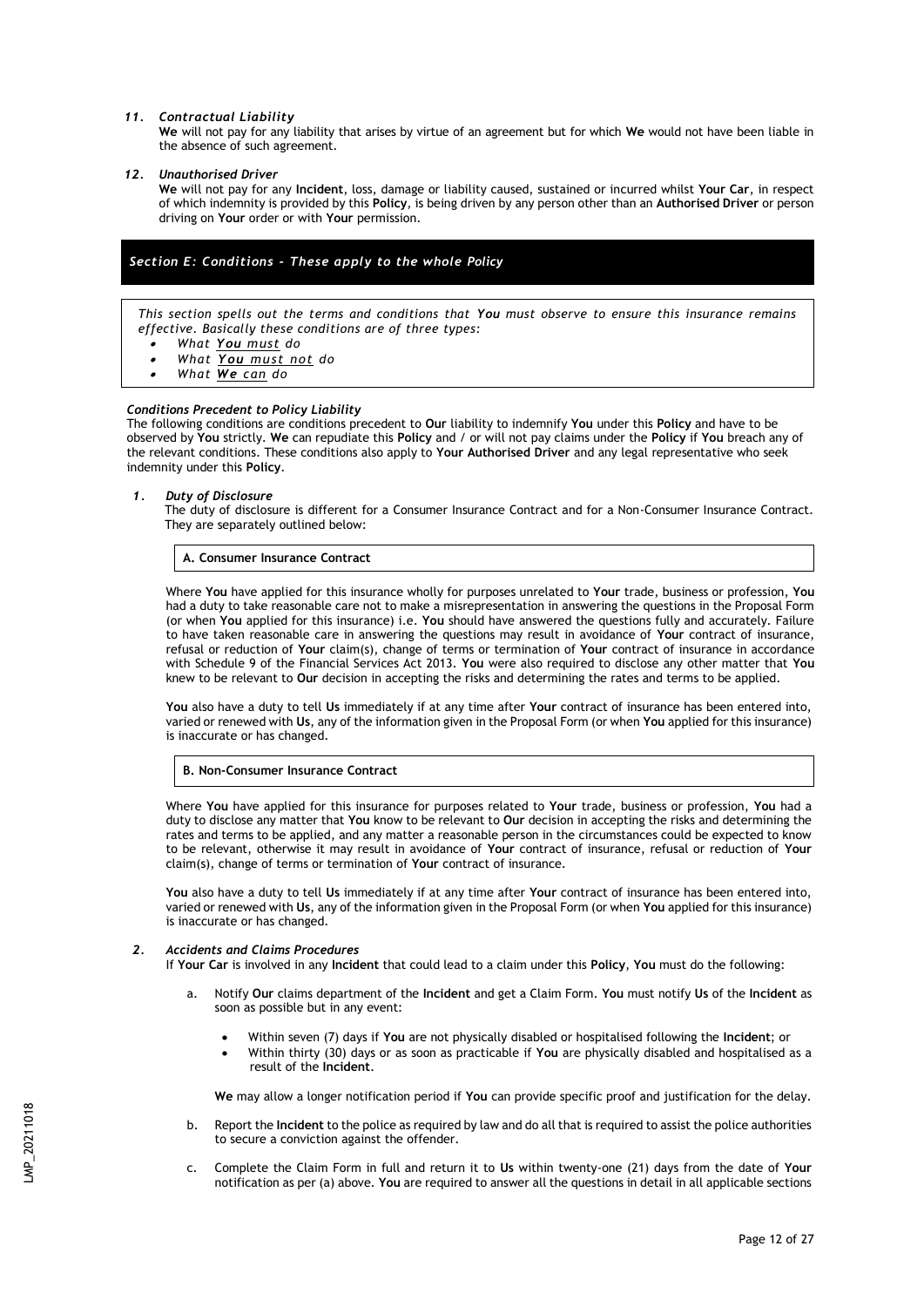and provide **Us** with all the necessary documents to support **Your** claim. **We** will not be held responsible if there is any delay on **Your** part to submit the Claim Form duly completed together with all the necessary documents.

A longer claims submission period may be allowed by **Us** subject to specific proof and justification by **You** for the delay.

- d. If there are any claims made against **You** by a third party, **You** must immediately notify **Us** of the same and **You** must send to **Us** any notification of claim, notice of impending prosecution or inquest, summons, writ or any letters from the solicitors of the third party as soon as **You** receive such documents, but in any event within fourteen (14) days from the date of receipt of any of the documents.
- e. Send **Your Car** to any of **Our** approved **Repairer** so that **We** can inspect **Your Car** before **We** give approval to proceed with repairs or take reasonable action to safeguard **Your Car** from further loss or damage. **We** can refuse to pay any claim under Section A of this **Policy** if **You** breach this condition.
- f. **You** must obtain **Our** consent in writing before **You** repair **Your Car** or incur any expenses in connection with a claim under this **Policy**.

**You** must not do any of the following:

- Admit any responsibility for any **Incident**; or
- Negotiate or settle any claims made against **You** by a third party, unless **We** write and inform **You** that **You**  can.

**We** will decide whether to negotiate, defend or settle, in **Your** name, **Your Authorised Driver's** name and / or on **Your** behalf, any claims made against **You** or **Your Authorised Driver** by a third party. If in **Our** assessment the third party claim made against **You** or **Your Authorised Driver** for property damage will exceed the limit of liability of RM3 million, **We** will pay the full amount of **Our** liability to **You** or the third party and hand over the further conduct of any defence, settlement or proceeding to **You** completely. After doing so **We** will not be liable under this **Policy** to make any more payments to **You** or any claimant or any other person arising from the same **Incident**.

*The conditions above also apply to anyone else who wishes to claim under the terms and conditions of this Policy. "Anyone else" may refer to personal representative or administrator / estate of the policyholder.* 

#### *3. Cancellation*

Either **You** or **We** may cancel this **Policy** at any time during the **Period of Insurance**.

- a. Cancellation by **You**:
	- **You** can cancel this **Policy** at any time by returning the **Certificate of Insurance (CI)** to **Us** or, if the **CI** has been lost or destroyed, **You** must provide **Us** with a duly certified Statutory Declaration (SD) to confirm this.
	- After returning the **CI** or SD **You** will be entitled to a refund of premium if no claim was incurred prior to cancellation. **Your** refund will be the difference between the total premium and **Our** customary shortperiod rates calculated for the time **We** were on risk until the date **We** received the **CI** or SD:

| <b>Period of Insurance</b> | <b>Refund of Premium</b>     |
|----------------------------|------------------------------|
| Not exceeding 1 week       | 87.5% of the total premium   |
| Not exceeding 1 month      | 75.0% of the total premium   |
| Not exceeding 2 months     | 62.5% of the total premium   |
| Not exceeding 3 months     | 50.0% of the total premium   |
| Not exceeding 4 months     | 37.5% of the total premium   |
| Not exceeding 6 months     | 25.0% of the total premium   |
| Not exceeding 8 months     | 12.5% of the total premium   |
| Exceeding 8 months         | No refund of premium allowed |

- The **Policy** will automatically lapse once **You** sell or dispose off **Your Car** because **Your** insurable interest in the **Car** will cease. If **You** want to transfer the **Policy** to the new buyer, **You** have to get **Our** prior consent.
- b. Cancellation by **Us**:
	- **We** may also cancel this **Policy** by giving **You** fourteen (14) days notice in writing by registered post to **Your** last address known to **Us**.
	- After returning the **CI** or SD **You** will be entitled to a refund premium for the unexpired period calculated on a pro-rata basis from the date **We** receive the **CI** or SD from **You** to the expiry date of the **Policy**.

There will not be any refund of premium for any cancellation of **Policy** (either by **You** or by **Us**) if **You** have paid the **Minimum Premium** only or if a claim has been made on this **Policy**.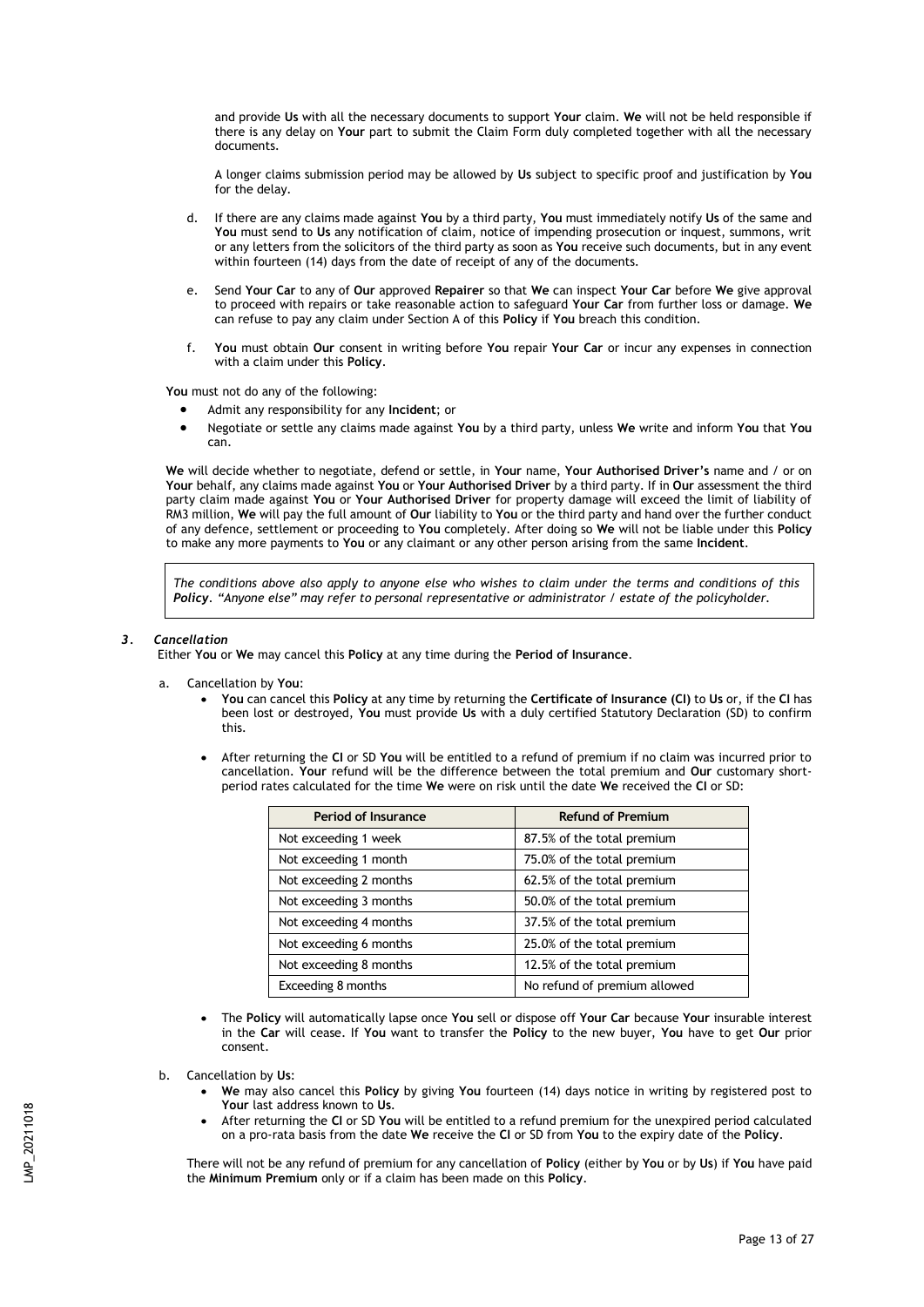#### *4. If there is More Than One Insurance Covering the Same Car*

- a. **You** must inform **Us** in writing if **You** have taken out any other insurance in respect of **Your Car** during the **Period of Insurance**.
- b. If a claim arises under this **Policy** and such a loss is also claimable under the other insurance policy(ies) taken by **You**, **We** will only contribute **Our** rateable proportion of the whole loss. **We** will not be liable to pay the claim first and then seek recovery from the other co-insurers who is / are also liable for the loss.

### *5. Subrogation*

**We** are entitled to take over all rights and remedies that **You** may have against any third party who caused the loss. **We** shall have the absolute discretion in the conduct of any proceedings, at **Our** own costs, against the third party and in the settlement of any such claim and **You** shall give **Us** such information and assistance as **We** may require from time to time including assigning all rights to take action in **Your** name. **You** must however give **Us Your** full cooperation to protect these rights and provide all assistance and take such steps as **We** require.

#### *6. Dispute Resolution*

If there are differences or disputes on any matters relating to this **Policy** involving amounts exceeding RM250,000, an Arbitrator shall be jointly appointed by **You** and **Us** in writing to resolve the differences or disputes. If no agreement is reached on who is to be the Arbitrator within one month of being required to do so then **You** and **We** shall be entitled to appoint an Arbitrator each. Both Arbitrators shall then proceed to hear the difference or dispute together with an Umpire to be jointly appointed by them. If the Arbitrators cannot agree on an Umpire within thirty (30) days, then the Kuala Lumpur Regional Centre for Arbitration shall appoint an Umpire.

If the disputed sum is less than RM250,000, **You** may refer the matter to the **Ombudsman for Financial Services** to resolve the dispute.

## *7. Other Matters*

**We** will only be liable to indemnify **You** under this **Policy** if **You**:

- a. Comply with all the terms and conditions of this **Policy**. These conditions are also applicable to **Your Authorised Driver** and any legal representative who seek protection under this **Policy**;
- b. Maintain **Your Car** in a reasonably efficient and roadworthy condition. **You** must get **Our** consent if **You** make any modification that will enhance or in any way affect the performance of **Your Car**;
- c. Take reasonable care to avoid any situation that could result in a claim. This **Policy** will not cover **You** if **You** or **Your Authorised Driver** are reckless i.e. where **You** recognise a serious risk but deliberately do not take steps to prevent it. This includes but is not limited to leaving **Your Car** unattended while unlocked or with ignition keys left in or on **Your Car**; and
- d. Make **Your Car** available to **Us** for inspection at all reasonable times upon request.

## *8. Prevalent Policy Wording*

For avoidance of doubt, the English version of this **Policy** wording will prevail over the Bahasa Malaysia version at all times.

# *Section F: Definitions of words highlighted in the Policy*

*This section explains what We mean by the words printed in bold in this Policy.*

In this **Policy**, **Schedule** and **Certificate of Insurance**, unless the context otherwise requires, the following words shall have the meanings as defined below.

#### **1. Accessories**

This refers to the standard factory-fitted tools of the **Car** including air-conditioners and spare tyres and may include radio / cassette player / compact disc player and the like if specified in the **Schedule**.

#### **2. Act of Terrorism**

This refers to an act by any person(s) or group that uses force or violence and / or the threat of force or violence and / or harm or damage to life or to property (or the threat of such harm or damage) including, but not limited to, nuclear radiation and/or contamination by chemical and/or biological agents, whether they are acting alone or on behalf of or in connection with any organisation(s) or government(s) and done for political, religious, ideological, ethnic or similar purposes or reasons, including the intention to influence any government and / or to put the public, or any section of the public, in fear.

#### **3. Adjuster**

This refers to a person or entity registered under the Financial Services Act 2013 who is appointed by **Us** to investigate the cause and circumstances of a loss and to determine the amount of loss.

#### **4. Authorised Driver**

This refers to any person who drives **Your Car** with **Your** consent or permission provided he or she holds a valid driving licence of the relevant type and is not disqualified to drive by law or for any other reason.

#### **5. Car**

This refers to the motor vehicle described in the **Schedule** and includes the manufacturer's standard options and **Accessories** fitted to it and any other non-standard options or descriptions that are specifically listed in the **Schedule**.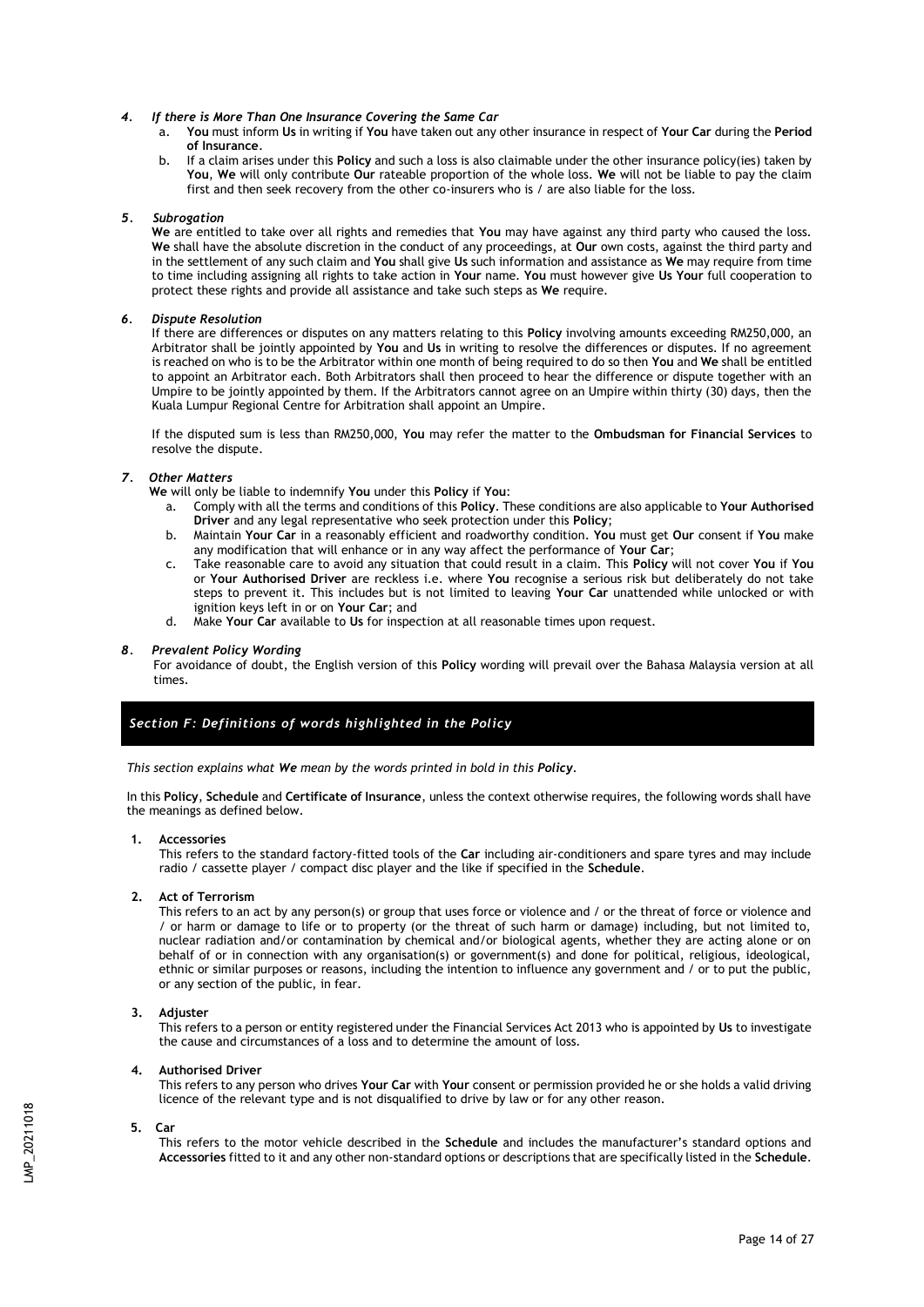## *6.* **Certificate of Insurance**

This certificate is a prescribed form that **We** are required to issue to **You** under the Road Transport Act 1987 and it outlines the particulars of any conditions subject to which the **Policy** is issued.

#### *7.* **Cheating**

This follows the meaning as defined under Section 415 of the Penal Code which is as follows:

- Whoever by deceiving any person, whether or not such deception was the sole or main inducement:
- a. fraudulently or dishonestly induces the person so deceived to deliver any property to any person, or to consent that any person shall retain any property; or
- b. intentionally induces the person so deceived to do or omit to do anything which he would not do or omit to do if he were not so deceived and which act or omission causes or is likely to cause damage or harm to any person in body, mind, reputation, or property,

is said to "cheat".

## *8.* **Criminal Breach of Trust**

This follows the meaning as defined under Section 405 of the Penal Code which is as follows:

Whoever, being in any manner entrusted with property, or with any dominion over property either solely or jointly with any other person, dishonestly misappropriates, or converts to his own use, that property, or dishonestly uses or disposes of that property in violation of any direction of law prescribing the mode in which such trust is to be discharged, or of any legal contract, express or implied, which he has made touching the discharge of such trust, or wilfully suffers any other person so to do, commits "criminal breach of trust".

#### **9. Endorsement**

This refers to the document that **We** issue to **You** to confirm any changes or extensions of the coverage to the basic **Policy.**

#### **10. Excess**

This refers to the amount that must be borne by **You** first for each claim. The amount of the excess is shown in the **Schedule**. **You** have to pay the excess irrespective of who is at fault in the **Incident**.

### **11. Household**

This refers to all members of **Your** or **Your Authorised Driver's** immediate family i.e. spouse, children including legally adopted children, parents, brother(s) and sister(s) staying under one roof with **You** in the case of **Your** immediate family, or with **Your Authorised Driver**, in the case of his immediate family.

#### **12. Incident**

Any event which could lead to a claim under this **Policy**.

#### **13. Limitations as to Use**

According to **Your Certificate of Insurance** (**CI**), **Your Car** can only be used for "Social, domestic and pleasure purposes and for the policyholder's business". The **CI** also states that "The **Policy** does not cover use for hire or reward, racing, pacemaking, reliability, trial speed-testing, the carriage of goods other than samples in connection with any trade or business".

### **14. Market Value**

This refers to the reasonable cost to buy another car of the same make, model, age and general condition similar to **Your Car** at the time of loss. The **Market Value** of **Your Car** at the time of loss would be determined according to the terms of the option that **You** had chosen at the time **You** purchased this **Policy**. If **You** had opted for a **Market Valuation System** to determine **Your Sum Insured** then the **Market Value** would be based on that valuation system as described in clause 15 below. However, if **You** had not opted for a **Market Valuation System** then the **Market Value** of **Your Car** in the event of dispute would be determined by the Head Office of the **Car** franchise-holder and this value should be equal to the cost of purchasing a replacement car of the same make, model and age of **Your Car** at the time of loss. If this valuation is not available or appears in **Our** opinion to be unduly low or high then valuation will be determined by an **Adjuster** registered under the Financial Services Act 2013, agreed by both **You** and **Us**.

### **15. Market Valuation System**

This refers to the motor vehicle **Market Valuation System** approved by Persatuan Insurans Am Malaysia (PIAM) to determine the **Market Value** of **Your Car** at the time **You** purchased / renewed this **Policy** as well as at the time of the loss. **You** can opt to use the valuation recommended by this system as the **Sum Insured** to avoid the consequences of under-insurance as described in Section A2e. Alternatively, **You** may choose to determine the **Sum Insured Yourself** but **You** would be subject to Section A2e if **You** are under-insured.

## **16. Minimum Premium**

The minimal premium described in the **Schedule**.

#### **17. Named Driver**

This refers to the persons named in the **Policy** who are authorised by **You** to drive **Your Car**. The compulsory excess of RM400 stated in Section A2g will not apply if **Your Car** is driven by a **Named Driver** provided they hold a valid full driving licence of the relevant type and are not disqualified to drive by law or for any other reason and are above the age of 21 years at the time of the **Incident**.

#### **18. Ombudsman for Financial Services (OFS)**

This is an independent body that provides a free and efficient avenue to help settle financial disputes between **You** and **Us** under this **Policy** as an alternative to the courts.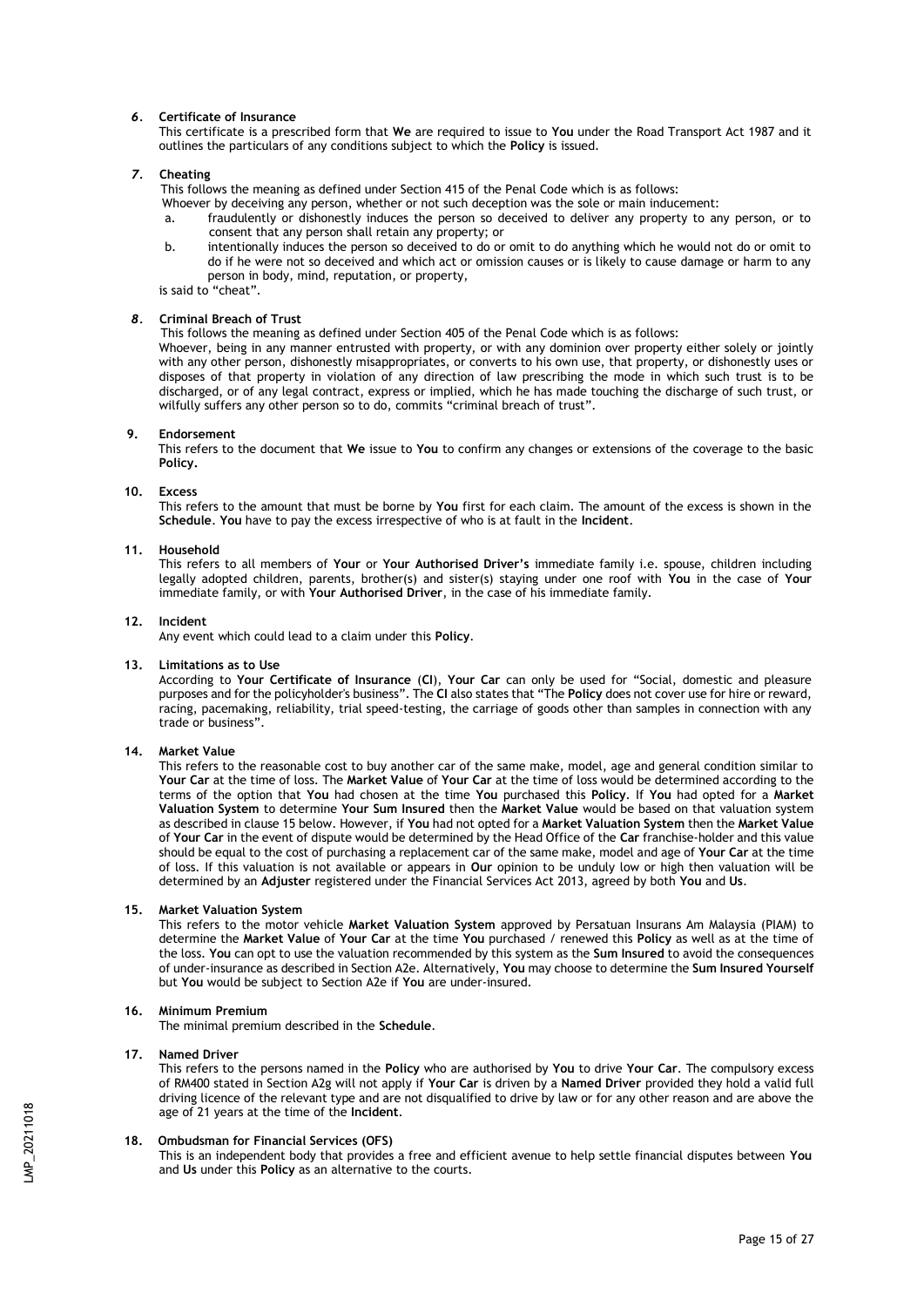#### **19. Period of Insurance**

The period shown in the **Schedule** when the cover provided by this **Policy** is operative. Cover is only valid from the actual time of purchase of the insurance **Policy** or from when **You** and **We** agree that cover should commence.

#### **20. Policy**

Policy includes the **Schedule**, the **Certificate of Insurance** and all **Endorsements** specifically listed in the **Schedule**.

#### **21. Repairer**

This refers to motor repair workshops approved by **Us** or by Persatuan Insurans Am Malaysia (PIAM) under the PIAM Approved Repairers Scheme (PARS) or any repairer that **We** have given **You** a special permission to use, for a claim.

#### **22. Road**

Section 2 of the Road Transport Act 1987 defines "Road" as "any public road and any other road to which the public has access and includes bridges, tunnels, lay-bys, ferry facilities, interchanges, round-abouts, traffic islands, road dividers, all traffic lanes, sidetables, median strips, overpasses, underpasses, approaches, entrance and exit ramps, toll plazas, service areas, and other structures and fixtures to fully effect its use".

#### **23. Schedule**

This document shows **Your** name and address, the **Period of Insurance**, the sections of this **Policy** which apply, the premium **You** have paid, the **Car** which is insured, the **Sum Insured** and details of any extensions or **Endorsements**.

#### **24. Sum Insured**

This is the maximum that **We** will pay **You** for a claim under Section A. This amount is shown in the **Schedule**. The **Sum Insured** must be sufficient to cover the cost to replace **Your Car** in the event of an **Incident** that completely destroys it.

#### **25. We, Our, Us**

This refers to the licensed Insurance Company that is issuing **You** this **Policy**.

#### **26. You, Your, Yourself**

This refers to the policyholder or person described in the **Schedule** as "the Insured".

*Section G: Endorsements - applicable only if the Endorsement number is printed in the Schedule*

*Note that only Endorsements with their numbers specifically printed in the Schedule shall apply to this Policy*

**Endorsement 1: Excess All Claims** *(see explanation on excess under Section 'What is an Excess?' and definition of 'Excess' in Section F)*

The **Excess** amount shown in the **Schedule** is the amount that **You** have to pay for each and every claim under Section A arising out of one **Incident**. This means that **We** have the right to deduct the **Excess** from the amount that **We**  would otherwise have to pay. If **We** are not able to deduct the **Excess**, **We** have the right to demand that **You** pay **Us** the **Excess** first, before **We** make any payment.

**We** will not deduct this **Excess** for loss or damage in respect of third party claims.

**Endorsement 2: Excess Damage Claim** *(see explanation on excess under Section 'What is an Excess?' and definition of 'Excess' in Section F)*

The **Excess** amount shown in the **Schedule** is the amount that **You** have to pay for each and every claim under Section A arising out of one **Incident**. This means that **We** have the right to deduct the **Excess** from the amount that **We**  would otherwise have to pay. If **We** cannot deduct the **Excess**, **We** have the right to demand that **You** pay **Us** the **Excess** first, before **We** make any payment.

**We** will not deduct this **Excess** if the loss or damage is caused by fire, explosion, lightning, burglary, housebreaking, theft, third party property damage or bodily injury claims.

#### **Endorsement 14: Transfer of Interest**

In consideration of the additional premium that **You** paid **Us** for this endorsement, **We** agree to transfer the interest in this **Policy** on *[state date]* to *[state name of transferee and NRIC No. / Business Registration No.]* of *[state address]* carrying on or engaging in the business or profession of whose proposal and declaration dated *[state date]* shall be the basis of this contract.

Subject otherwise to the terms and conditions of this **Policy**.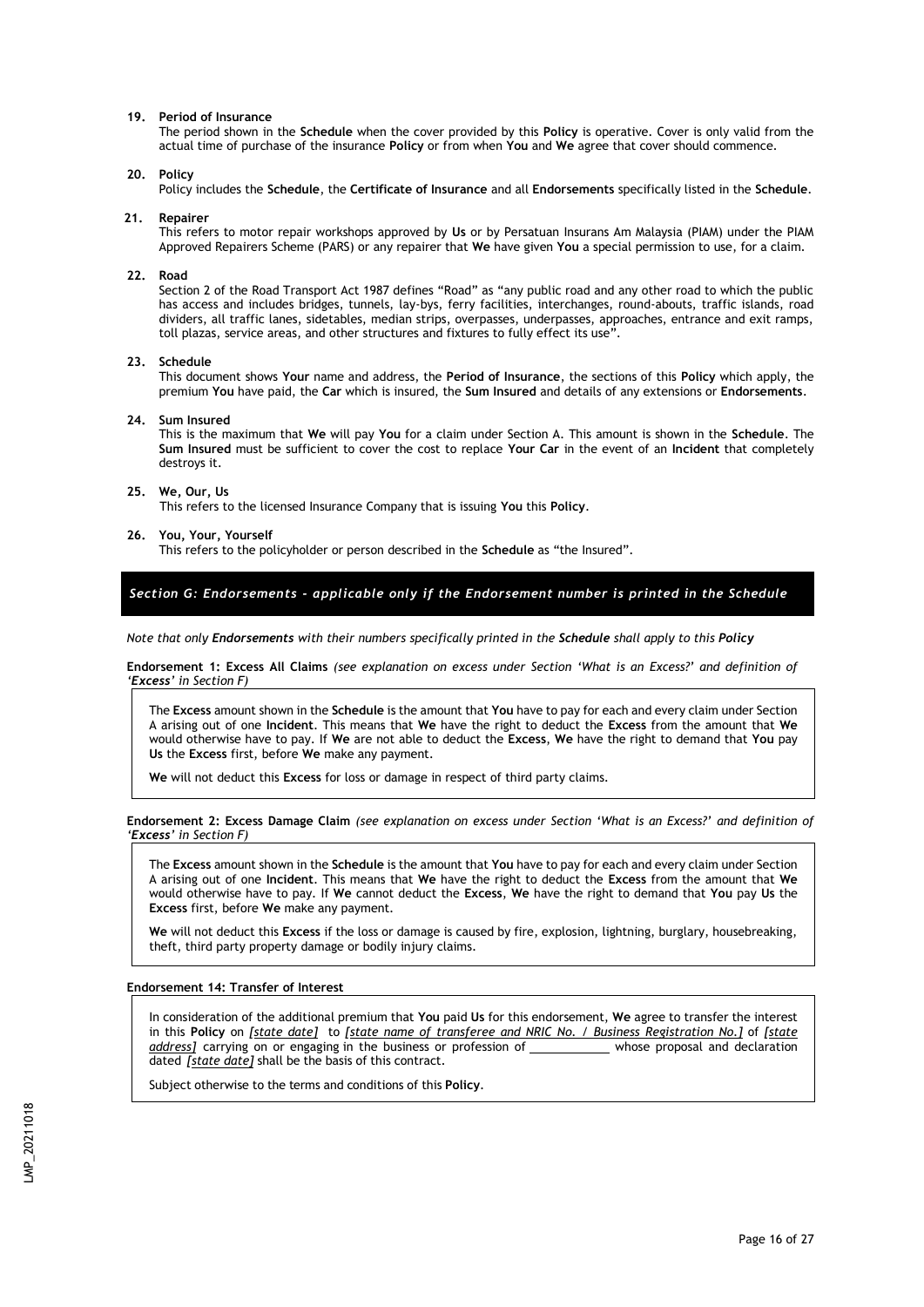### **Endorsement 15: Hire Purchase**

**We** note that **Your Car** is under a Hire Purchase agreement with the Hire Purchase company named in the **Schedule**  as the Owners. **You** unconditionally agree that the payment of any claim under Section A by **Us** by way of a cash payment shall be made to the Owners as long as they remain as the Owner of **Your Car** at the time of the **Incident**. The receipt from the Owners will fully discharge **Us** from any further claims or liability in respect of such loss or damage. For all other purposes **You** are the principal party under this **Policy** and not an agent or trustee for the Owners and that **You** have not assigned **Your** rights, benefits and claims under this **Policy** to the Owners. **You** cannot assign **Your** rights, benefits and claims under this **Policy** to anybody without **Our** written consent.

### **Endorsement 15(a): Employer's Loan**

**We** note that **Your Car** was bought under an Employer's Loan agreement. **You** unconditionally agree that the payment of any claim under Section A by **Us** by way of a cash payment shall be made to the Employer named in the **Schedule** as long as the loan remains outstanding at the time of the **Incident** giving rise to a claim. The receipt from the Employer will fully discharge **Us** from any further claims or liability in respect of the **Incident**.

Other than the above, **Our / Your** rights and liabilities under this **Policy** are not affected.

#### **Endorsement 18: Fleet Rated Risks – Cancellation of 'No Claim Discount'**

By virtue of the benefit of the Fleet Discount received, the No Claim Discount clause of this **Policy** is cancelled. Subject otherwise to the terms and conditions of this **Policy**.

#### **Endorsement 22: Caravan / Luggage / Boat Trailers**

In consideration of the additional premium that **You** paid **Us** for this endorsement, **We** agree to cover Caravan or Luggage or Boat Trailer that is specified in the **Schedule** under the heading '**Endorsement 22**' while it is being used together with **Your Car.**

This endorsement does not cover:

- a. legal liability for death or bodily injury to any passenger in the specified Caravan / Luggage / Boat Trailer unless such person is being carried by reason of or in pursuance of a contract of employment;
- b. loss or damage to the contents of or anything being carried in the specified Caravan / Luggage / Boat Trailer; and
- c. loss or damage to the Boat being carried by the specified Trailer.

The maximum amount that **We** will pay for loss or damage to the specified Caravan / Luggage / Boat Trailer under Section A for this endorsement is the amount mentioned in the **Schedule** under the heading '**Endorsement 22**'.

# **Endorsement 24(c): Reliability Trials, Competitions etc.**

In consideration of the additional premium that **You** paid **Us** for this endorsement, **We** agree that the insurance provided under this **Policy** shall cover **Your Car** while it is being used for *[state either reliability trials, competition]* to be held at *[state place / location]* on *[state date]* organized by *[state name of organizer]* including officially conducted practice for the event.

#### **Endorsement 25: Strike, Riot and Civil Commotion**

In consideration of the additional premium that **You** paid **Us** for this endorsement, **We** agree that the insurance provided under Section A of this **Policy** shall cover loss or damage to **Your Car** caused by:

- a. the wilful act of any striker or locked out worker to further a strike or to resist a lock out;
- b. the act of any person taking part together with others in disturbance of the public peace (whether in connection with strike or lock out or not); and
- c. the action of any lawfully constituted authority in preventing, suppressing or attempting to prevent or suppress any of these acts or in minimising the consequences of them.

This endorsement does not cover:

- a. civil war, war, invasion or acts of foreign enemy hostilities or warlike operations (whether war is declared or not);
- b. revolution, rebellion or civil disturbance amounting to a popular uprising; and
- c. **Act of Terrorism**.

d.

It also does not cover any loss, damage or liability directly or indirectly, proximately or remotely caused by or contributed to or traceable to or arising out of or in connection with the above stated exceptions.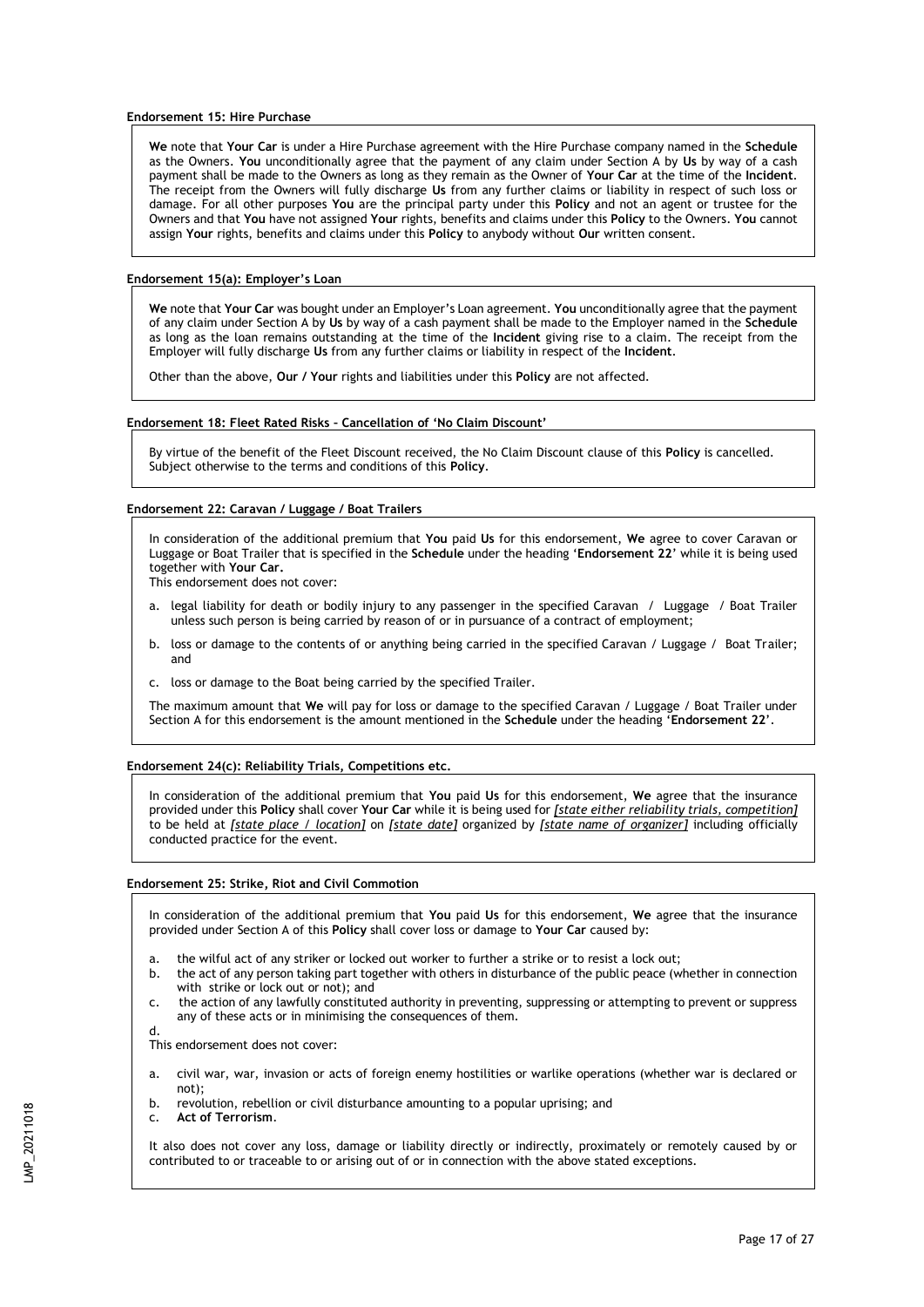**Endorsement 57: Inclusion of Special Perils**

In consideration of the additional premium that **You** paid **Us** for this endorsement, **We** agree that the insurance provided under Section A of this **Policy** will cover loss or damage to **Your Car** caused by flood, typhoon, hurricane, storm, tempest, volcanic eruption, earthquake, landslide, landslip, subsidence or sinking of the soil / earth or other convulsions of nature.

#### **Endorsement 72: Legal Liability of Passengers for Negligent Acts**

In consideration of the additional premium that **You** paid **Us** for this endorsement, **We** agree that the insurance provided under Section B of this **Policy** will include legal liability incurred by any passenger in **Your Car** on condition that the passenger:

- a. is not driving **Your Car**;
- b. is not entitled to indemnity under any other policy of insurance; and
- c. complies with all the terms and conditions of this **Policy** as though he was **You**.

This endorsement does not cover:

- a. death or bodily injury to any person who is employed by **You** or the passenger, and who dies or is injured in the course of such employment;
- b. damage to any property that belongs to or is held in trust or in the custody or control of **You** or the passenger or which is being carried in **Your Car**; and / or
- c. death or bodily injury to the driver or any other passenger travelling in **Your Car** at the same time.

#### **Endorsement 87: Agreed Value Clause**

The Agreed Value shown in the **Schedule** is the maximum amount that **We** will pay for **Your Car**, less any **Excess** (if applicable) if **Your Car** is stolen or totally destroyed.

**We** and **You** have agreed at the commencement of this **Policy** to use this value as the basis of settlement provided **We** are liable to pay for such loss or destruction under the terms and conditions of this **Policy**. The **Market Value** of **Your Car** at the time of the loss will not be taken into account.

#### **Endorsement 89: Cover for Windscreens, Windows and Sunroof**

In consideration of the additional premium that **You** paid **Us** for this endorsement, **We** agree that the insurance provided under Section A of this **Policy** will cover the cost to replace or repair any glass in the windscreen, window or sunroof of **Your Car** that is accidentally damaged including the cost of lamination / tinting film (if any) provided no other claim is submitted for this **Incident**. The maximum amount that **We** will pay under this endorsement is the amount mentioned in the **Schedule** under the heading '**Endorsement 89**'.

If **Your** claim is for the damaged glass only and no other damage, **We** will not deduct any **Excess**, and **You** will not lose **Your** No Claim Discount entitlement.

If the damaged glass is replaced, the cover provided by this endorsement comes to an end as soon as the glass is replaced. If **You** wish to enjoy continued coverage **You** must buy a new endorsement cover and pay the additional premium to **Us**.

Alternatively if the damaged glass is repaired this cover will continue but the limit of the amount payable will be reduced by the amount of the repair cost. To restore the cover to the original limit **You** must pay the additional premium to **Us** for the increased cover.

**We** have the final say on whether to repair or to replace the damaged glass.

## **Endorsement 95: Leasing Agreement**

**We** note that **Your Car** is under a Leasing Agreement with the Leasing company named in the **Schedule** as the Lessors. **You** unconditionally agree that the payment of any claim under Section A by **Us** by way of a cash payment shall be made to the Lessors as long as the Leasing Agreement remains valid at the time of the **Incident**. The receipt from the Lessors will fully discharge Us from any further claims or liability in respect of such loss or damage. For all other purposes, **You** are the principal party under this **Policy** and not as an agent or trustee for the Lessors and **You** have not assigned **Your** rights, benefits and claims under this **Policy** to the Lessors. **You** cannot assign **Your** rights, benefits and claims under this **Policy** without **Our** written consent**.**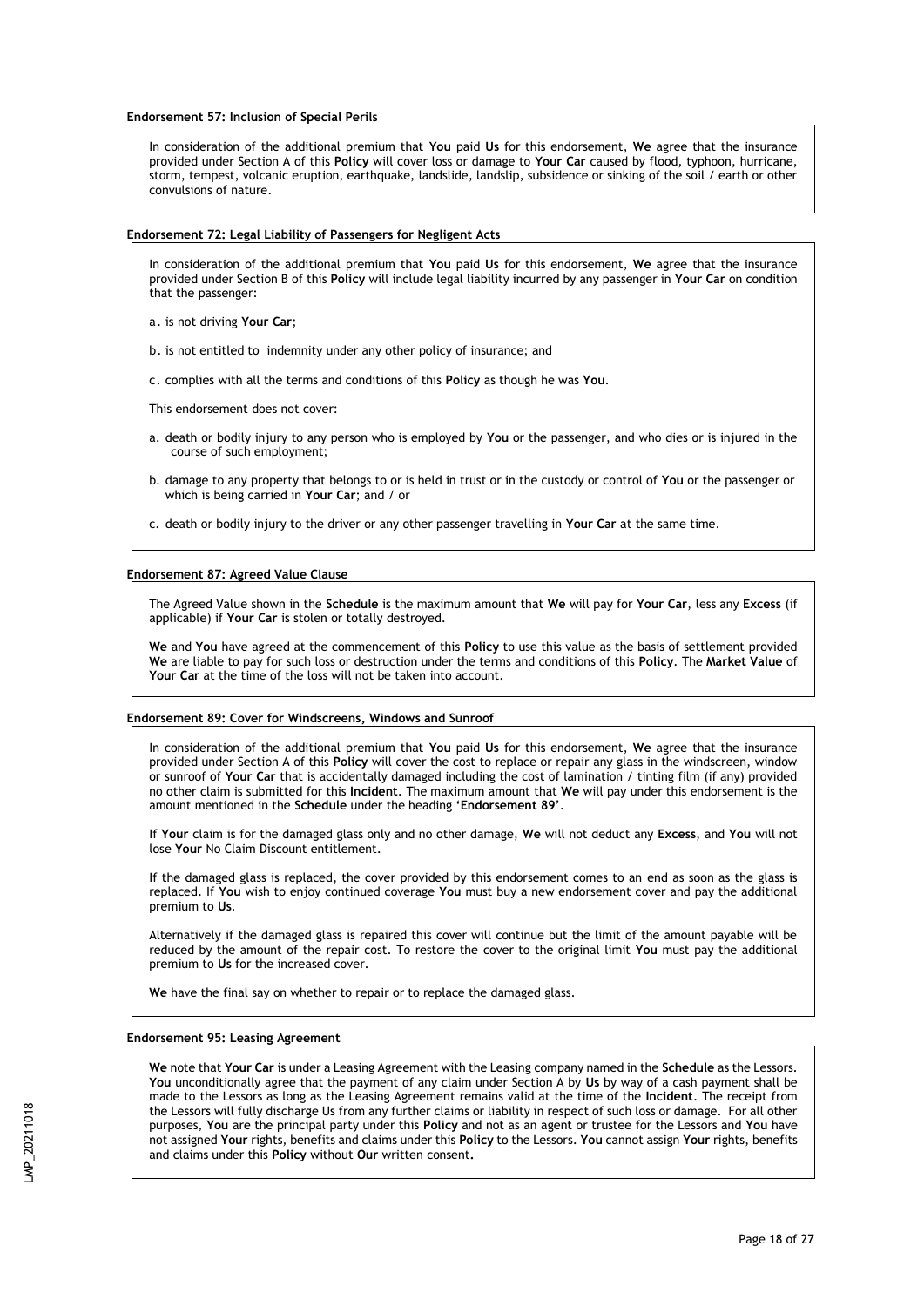#### **Endorsement 97: Separate Cover for Accessories fixed to Your Car**

In consideration of the additional premium that **You** paid **Us** for this endorsement, **We** agree that the insurance provided under Section A of this **Policy** shall cover the non-standard **Accessories** specified in the **Schedule.** The maximum amount that **We** will pay under this endorsement is the amount mentioned in the said **Schedule** under the heading '**Endorsement 97**'.

If **Your** claim is for the **Accessories** only and no other damages, **We** will not deduct any **Excess** and **You** will not lose **Your** No Claim Discount entitlement.

This cover is terminated on the date **Your** claim is settled under this endorsement. To restore this cover **You** must pay the additional premium to **Us** for the renewed cover.

### **Endorsement 97(a): Gas Conversion Kit and Tank**

In consideration of the additional premium that **You** paid **Us** for this endorsement, **We** agree that the insurance provided under Section A of this **Policy** shall cover loss or damage to the Gas Conversion Kit and Tank of **Your Car** as a separate item provided it is installed by a qualified installer. The maximum amount that **We** will pay under this endorsement is the amount mentioned in the **Schedule** under the heading '**Endorsement 97(a)**'.

If **Your** claim is for the Gas Conversion Kit and Tank only and no other damage, **We** will not deduct any **Excess** and **You** will not lose **Your** No Claim Discount entitlement.

This cover is terminated on the date **Your** claim is settled under this endorsement. To restore this cover **You** must pay the additional premium to **Us** for the renewed cover.

#### **Endorsement 100: Legal Liability to Passengers**

In consideration of the additional premium that **You** paid **Us** for this endorsement, **We** shall pay towards **You** or **Your Authorised Driver's** liability to any person being carried in or upon or entering or getting into or onto or alighting from **Your Car** except for:

- a. death or bodily injury to any passenger being carried for hire or reward;
- b. death or bodily injury to any person where such death or injury arises out of and in the course of the employment of such person by **You** or by **Your Authorised Driver**;
- c. damage to property belonging to or in the custody of or control of or held in trust by **You** or **Your Authorised Driver** and / or any member of **Your** or **Your Authorised Driver's Household**;
- d. liability to any person who is a member of **Your** and / or **Your Authorised Driver's Household** who is a passenger in **Your Car** unless he / she is required to be carried in or on **Your Car** by reason of or in pursuance of his / her contract of employment with **You** or **Your Authorised Driver** and / or his / her employer;
- e. liability caused by a passenger travelling in or alighting from **Your Car**;
- f. any claims brought against **You** by any driver of **Your Car**, whether authorised or not;
- g. any claims brought against any person in any country in courts outside Malaysia, the Republic of Singapore or Negara Brunei Darussalam; and / or
- h. all legal costs and expenses which are not incurred in or recoverable in Malaysia, the Republic of Singapore and Negara Brunei Darussalam.

#### **Condition of Cover**

If at the time of **Incident** giving rise to a claim under this endorsement, **Your Car** is carrying passengers in excess of the stated maximum number permitted by law, **Our** liability shall be limited to the number of passengers specified for the vehicle as registered at the Road Transport Department.

If the number of passengers carried at the time of the happening of an **Incident** is more than the maximum number permitted in the vehicle by law, **We** will not pay their claim in full. Any payment **We** make to any claimant under this endorsement will be rateably reduced in the proportion of the legally permitted maximum number of lawful passengers over the actual number of passengers carried, at the time of the **Incident.** The difference between the sum paid by **Us** and the claim to be paid to each passenger claimant shall be borne by **You** or **Your Authorised Driver**. The proportion **We** pay shall be calculated in accordance with the following formula:

Number of passengers permitted by law Manuel X Total Claim Awarded Actual number of passengers carried at time of **Incident**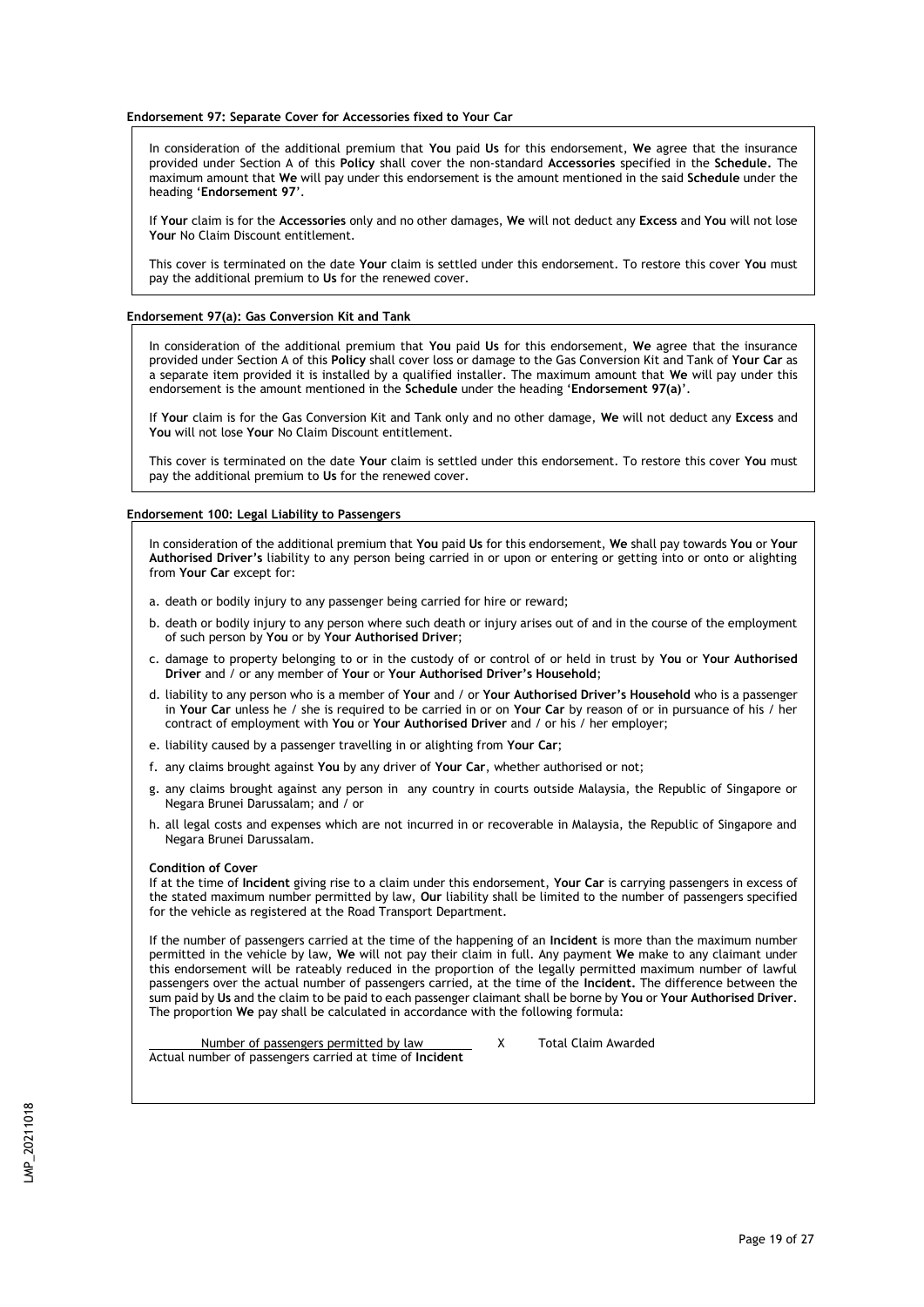### **Endorsement 101: Extension of Cover to the Kingdom of Thailand**

In consideration of the additional premium that **You** paid **Us** for this endorsement, **We** agree that the insurance provided under Section A and Section B1a(ii) of this **Policy** shall cover **Your Car** while it is being used in the Kingdom of Thailand from the time of purchase on [*state date*] to midnight (Malaysian Standard Time) on [*state date*]. The limit of liability that **We** provide under Section B1a(ii) will be up to a maximum of RM100,000 only.

This endorsement does not cover legal liability under Section B1a(i) while **Your Car** is being used in the Kingdom of Thailand.

#### **Endorsement 102: Extension of Cover to West Kalimantan**

In consideration of the payment of additional premium by **You** to **Us**, the geographical area of this **Policy** is extended to include West Kalimantan with effect from \_\_\_\_\_\_ a.m. / p.m. on [*state date*] to midnight (Malaysian Standard Time) on [*state date*] subject to the limit of liability of RM50,000 under Section B1a(i) and B1b(ii).

Subject otherwise to the terms and conditions of this **Policy**.

## **Endorsement 105: Limits of Liability for Third Party Property Damage (TPPD)**

In consideration of the additional premium that **You** paid **Us** for this endorsement, **We** agree to increase the limit of liability provided under Section B2(ii) of this **Policy** to RM [*state new limit*] with effect from [*state date*].

Limits of liability in excess of RM3 million up to RM20 million is allowed subject to additional premium stated as below:-

# **TPPD limits of Liability**

From RM3 million up to RM4 million - 15% of Third Party Premium<br>Up to RM6 million - 15% of Third Party Premium Up to RM10 million and the state of the 45% of Third Party Premium<br>
Up to RM20 million and the state of the 40% of Third Party Premium

30% of Third Party Premium 60% of Third Party Premium

## **Endorsement 109: Extension of Cover for Ferry Transit to and / or from Sabah and the Federal Territory of Labuan**

In consideration of the additional premium that **You** paid **Us** for this endorsement, **We** agree that the insurance provided under Section A of this **Policy** shall cover loss or damage to **Your Car** when in transit to and / or from Sabah and Federal Territory of Labuan.

**You** must bear the first 1% of the **Sum Insured** or RM500 (whichever is higher) for each and every claim arising out of one transit for every claim payable under this endorsement. **We** have the right to deduct this amount in addition to the **Excess** mentioned in the **Schedule** of this **Policy**.

**Endorsement 111: Current Year "NCD" Relief (only applicable to Comprehensive Private Car Policy)**

In consideration of the additional premium that **You** paid **Us** for this endorsement, **We** agree to compensate you the No Claim Discount that **You** may forfeit due to a claim being made under this **Policy**. The amount is equal to **Your** No Claim Discount entitlement shown in the **Schedule** of this **Policy** for the current **Period of Insurance**.

The cover provided under this endorsement is terminated automatically when:

- a. **We** make a payment for a claim under this endorsement;
- b. the ownership of this **Policy** is transferred to another party; or
- c. **You** withdraw **Your** No Claim Discount entitlement from this **Policy**.

**We** will not refund any portion of the additional premium that **You** paid to **Us** if the cover under this endorsement is terminated as mentioned above or if **You** cancel this endorsement at any time.

#### **Endorsement 112: Compensation for Assessed Repair Time (CART)**

In consideration of the additional premium that **You** paid **Us** for this endorsement, **We** will pay compensation for the number of days assessed by **Us** as required to repair **Your Car** under Section A of this **Policy** ('the assessed repair time'). **We** agree that payment will be based on the assessed repair time by the **Adjuster** or the maximum amount provided in the **Schedule** whichever is the lesser.

The maximum rate per day and the maximum number of days that **We** will pay under this endorsement is limited to the amounts mentioned in the **Schedule** under the heading '**Endorsement 112**'.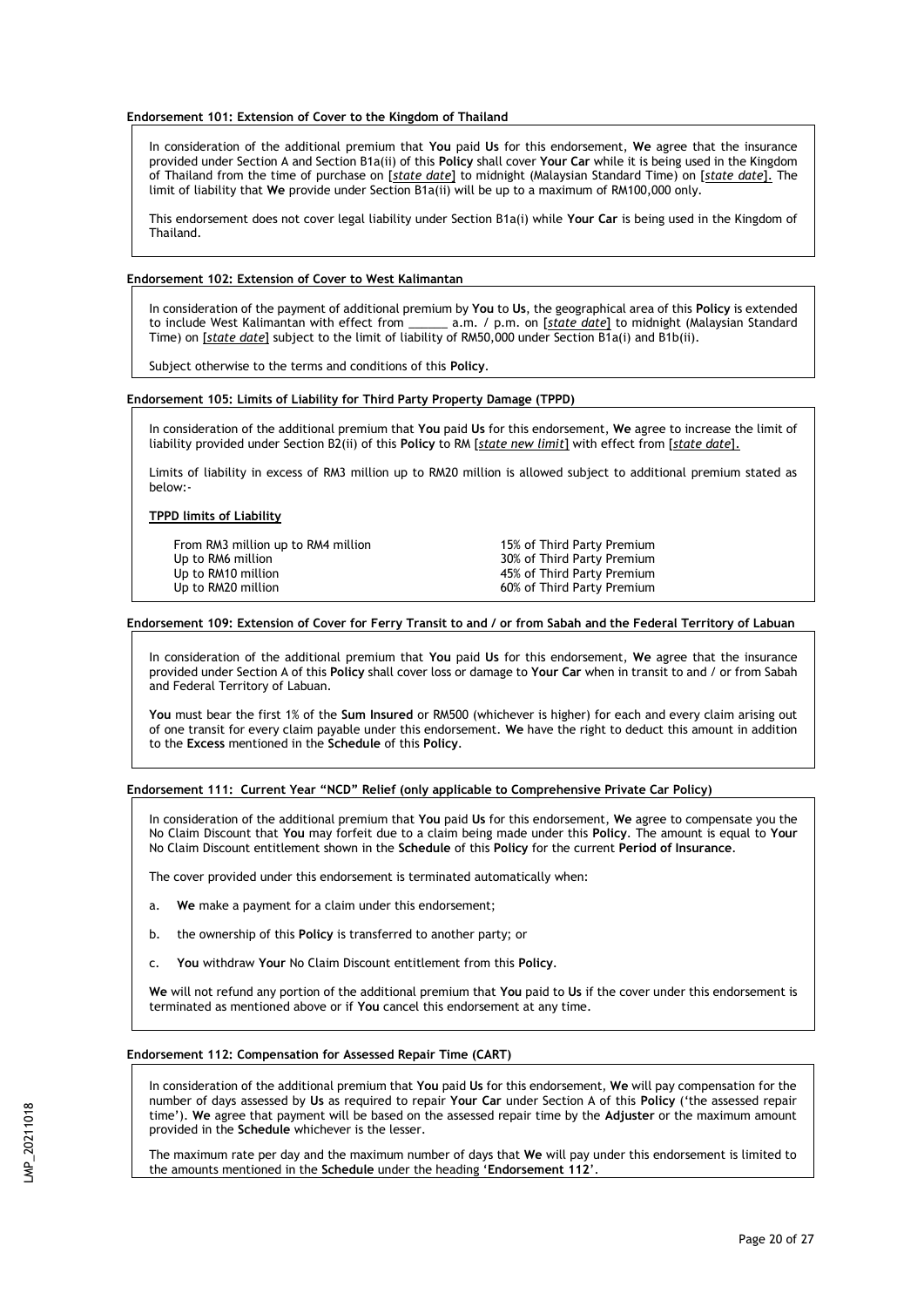For any claim that **We** agree to pay under this endorsement **We** will not deduct any **Excess** and **You** will not lose Your No Claim Discount entitlement.

**We** will not pay:

- a. if **Your** claim is only for breakage of glass that is payable under Endorsement 89;
- b. for any delay in the time taken to repair **Your Car** (beyond the assessed repair time) due to any reason at all. The final decision on the time required to repair **Your Car** will be decided by **Us** irrespective of whether **Your**  claim is lodged directly with **Us** or against a third party;
- c. if **Your** claim is for theft or total loss of **Your Car**; or
- d. if **Your** claim is under a BER process.

**We** will not refund any portion of the additional premium that **You** paid **Us** if **You** cancel this endorsement at any time.

#### **Endorsement 113: Reference to Motor Vehicle Market Valuation System**

This refers to the motor vehicle **Market Valuation System** approved by Persatuan Insurans Am Malaysia (PIAM) to determine the **Sum Insured** of **Your Car** at the time **You** purchased / renewed this **Policy** as well as the **Market Value** at the time of the loss.

When a claim is made, the **Market Value** of **Your Car** would be determined by the (name of motor vehicle **Market Valuation System**) and this value would be accepted as the cost of purchasing a replacement car of the same make, model and age of **Your Car** at the time of loss.

If no **Market Value** is available from the (name of motor vehicle **Market Valuation System**) for **Your Car**, the **Market Value** of the **Car** would be determined by an **Adjuster**, agreed to by both **You** and **Us**.

The valuation done by the (name of motor vehicle **Market Valuation System**) or **Adjuster** will be conclusive evidence in respect of the **Market Value** of **Your Car** in any legal proceedings against **Us**.

Subject otherwise to the terms and conditions of this **Policy**.

#### **Endorsement M001: Smart Key Shield (Non- Tariff)**

In consideration of the additional premium that **You** paid to **Us** for this endorsement, **We** agree that the insurance provided under Section A of this **Policy** will cover the cost to replace, repair and/or reprogram **Your Car Keys** including any affected **Locks** in the event **Your Car Key** is stolen, lost, or accidentally damaged provided no other claim is submitted for this **Incident**. The maximum amount that **We** will pay under this endorsement is the amount mentioned in the **Schedule** under the heading '**Endorsement M001 - Smart Key Shield Endorsement (Non- Tariff)**'.

This benefit is limited to one (1) set of **Car Keys** for **Your Car**, and is not subject to loss or damage being suffered to **Your Car** covered under the **Policy**. This benefit does not cover the loss of or damage to any set of spare **Car Keys**.

If **Your** claim is for the lost, stolen, or accidentally damaged **Car Keys** only and no other damage to **Your Car**, **We**  will not deduct any **Excess**, and **You** will not lose **Your No Claim Discount** (NCD) entitlement.

In the event of a claim, **You** are required to provide a police report and evidence of damage, and receipts or invoices issued by the vehicle principal dealer or motor workshop for the replacement, repair and/or reprogramming of the **Car Key** and/or any affected **Locks**.

If **Your Car Key** is replaced, the cover provided by this endorsement comes to an end as soon as the **Car Key** is replaced. If **You** wish to enjoy continued coverage **You** must buy a new endorsement cover and pay the additional premium and a loading in the sum equal to 10% of the premium to **Us**.

This endorsement shall not apply where there is an own damage claim or **Your Car** has been declared a total loss or loss due to theft.

The following words shall have the meanings as defined below.

1. **Car Key / Keys**

This refers to the key that is made by the **Car** manufacturer to access and start **Your Car**, including any electronic or infra-red key fobs, associated **Locks**, and parts of alarm and/or immobilizer integral to the **Car Key**.

#### 2. **Locks**

This refers to **Your Car's** locks associated with the **Car Keys**.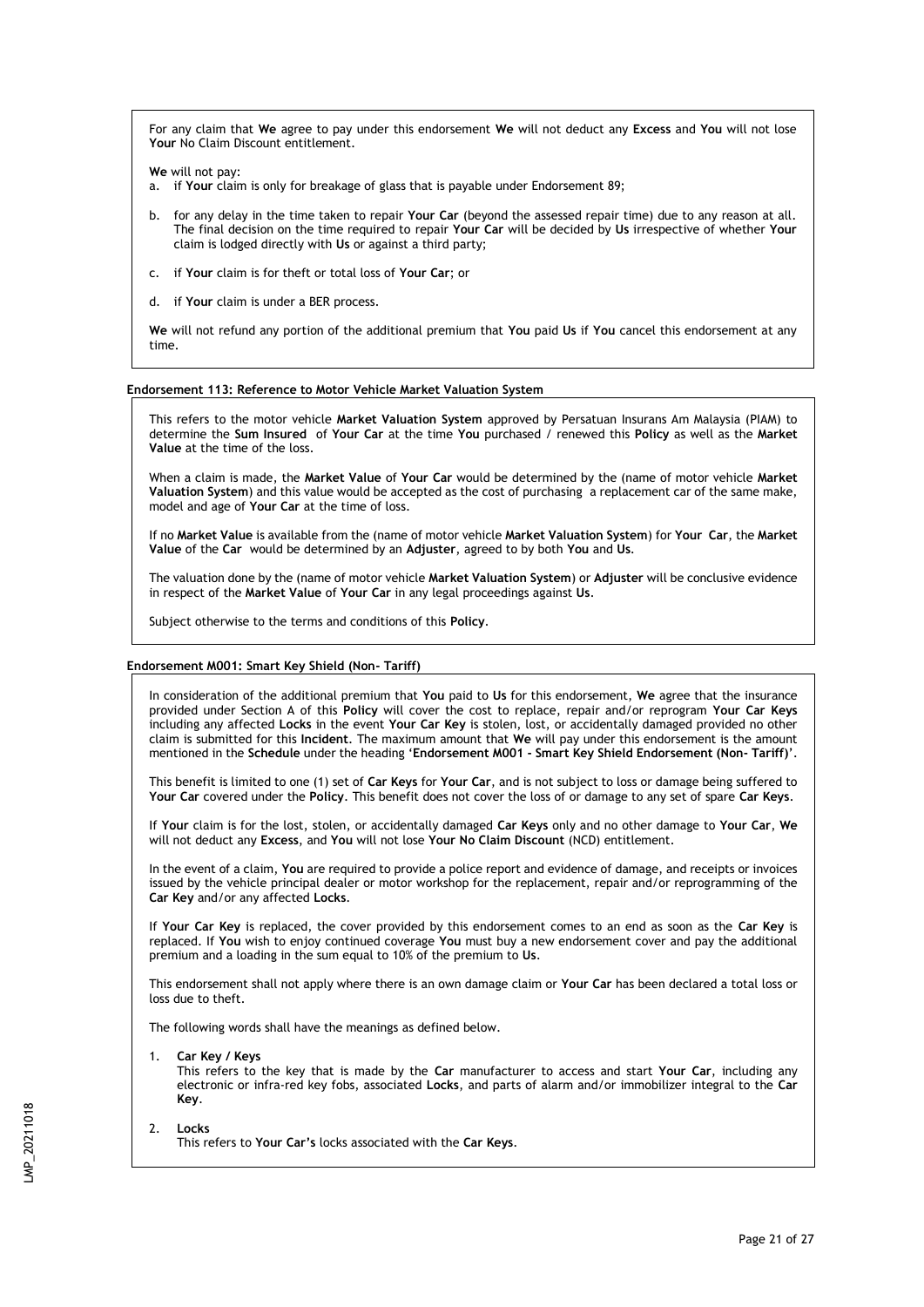**Endorsement M004: Waiver of Betterment Cost (Non –Tariff)**

In consideration of the additional premium that **You** paid **Us** for this endorsement, **We** agree that **You** would not be required to contribute any amount towards **Your Car's** betterment if new original parts are used to repair **Your Car** on condition that the age of **Your Car** must not be less than five (5) years and not more than fifteen (15) years (for the purpose of determining the age of **Your Car**, please refer to Section A (2)(f) of this **Policy**).

This cover will automatically be terminated upon settlement of a claim under this endorsement. If **You** wish to enjoy continuous coverage **You** must buy a new endorsement cover and pay the additional premium to **Us**.

Subject otherwise to the terms and conditions of this **Policy**.

#### **Endorsement M010: Inclusion of Special Perils on a First Loss basis (Non-Tariff)**

In consideration of the additional premium that **You** paid **Us** for this endorsement, **We** agree that the insurance provided under Section A of this **Policy** will cover loss or damage to **Your Car** caused by flood, typhoon, hurricane, storm, tempest, volcanic eruption, earthquake, landslide, landslip, subsidence or sinking of the soil / earth or other convulsions of nature, up to the amount mentioned in the **Schedule** under the heading '**Endorsement M010 - Inclusion of Special Perils on a First Loss basis (Non-Tariff)**.'

If **Your** claim is made under this endorsement for loss or damage to **Your Car** caused by flood, typhoon, hurricane, storm, tempest, volcanic eruption, earthquake, landslide, landslip, subsidence or sinking of the soil / earth or other convulsions of nature only, **We** will not deduct any **Excess** and there will be no penalty for under-insurance.

In the event of a claim, **You** are required to provide a Police Report, evidence of damage and receipts or invoices issued by the vehicle principal dealer or motor workshop for the repair of **Your Car**.

This cover is terminated on the date **Your** claim (irrespective whether **Your** claim is for the replacement or repair of the lost or damaged parts of **Your Car**) is fully settled up to the amount mentioned in the **Schedule** under this endorsement. If **You** wish to enjoy continued coverage **You** must buy a new endorsement cover and pay the additional premium to **Us**.

Alternatively if the damaged part of **Your Car** is repaired at the amount lesser than the amount mentioned in the **Schedule**, this cover will continue but the limit of the amount payable will be reduced by the amount of the repair cost. To restore the cover to the original limit, **You** must pay the additional premium to **Us** for the increased cover, at the agreed rate on the amount of loss calculated on pro-rata basis from the date of such loss to the expiry of the current period of insurance premium.

**We** have the final say on whether to replace or to repair the lost or damaged parts of **Your Car**.

#### **Endorsement M011: Waiver of Compulsory Excess (Non-Tariff)**

In consideration of the additional premium that **You** paid to **Us** for this endorsement, **We** agree to waive our right to deduct the Compulsory **Excess** of RM400 for the scenarios stated under Section A2g of this **Policy**, which is applicable to **You** or the person driving **Your Car** with **Your** consent at the time of the **Incident**.

For the avoidance of doubt, **We** will not deduct the additional RM400 Compulsory **Excess** if the loss or damage is caused by fire, explosion, lightning, burglary, housebreaking, theft, third party property damage or bodily injury claims.

Subject otherwise to the terms and conditions of this **Policy**.

#### **Endorsement M013: 24-Hour Unlimited Towing Service (Non-Tariff)**

In consideration of the additional premium that **You** paid **Us** for this endorsement, if **Your Car** is immobilised as a result of accident or breakdown where it is not possible to be repaired on the site, **Our** MSIG Motor Assist will tow **Your Car** for an unlimited distance to **Your** preferred workshop or **Your** home at no additional cost to **You**. Toll charges are included in the service up to RM20.00 per roundtrip.

#### Territorial Limits

The 24-Hour Unlimited Towing Service shall be made available anywhere within Malaysia and Singapore excluding the Islands except for Labuan, Langkawi, Pangkor, Penang and Redang. It shall be included anywhere while in Thailand and Brunei up to a maximum of 130km per roundtrip.

**We** will not refund any portion of the additional premium that **You** paid **Us** if **You** cancel this endorsement at any time.

Subject otherwise to the terms and conditions of this **Policy**.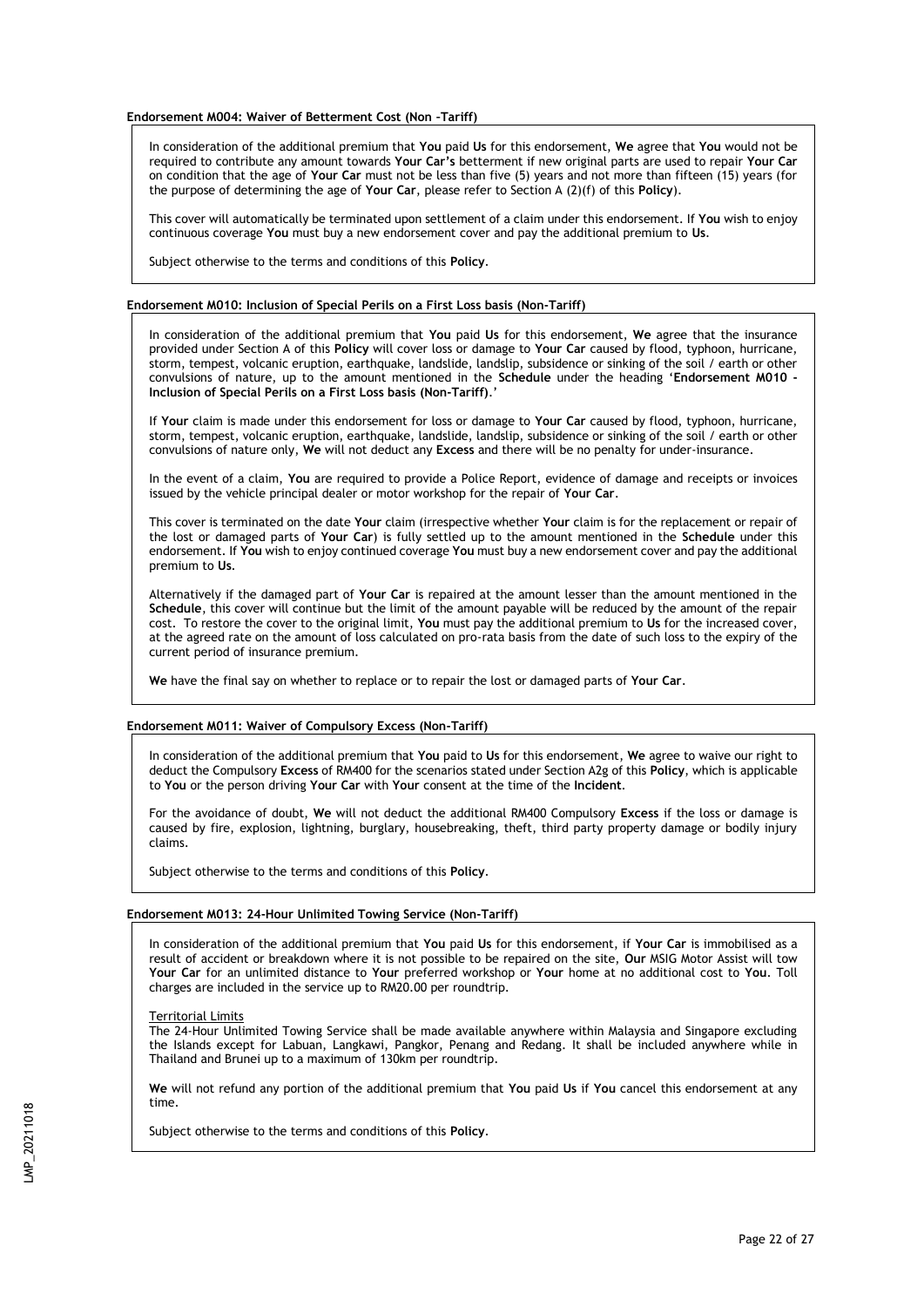**Endorsement M019: Accident Repair Allowance (Non-Tariff)**

In consideration of the additional premium that **You** paid **Us** for this endorsement, **We** will pay an allowance, in the amount specified in the **Schedule,** in the event **Your Car** is laid up in a motor repair workshop for repairs pursuant to **Your** claim under Section A. This allowance will only be payable when **Your** damaged **Car** is laid up at the workshop for a minimum duration of four (4) working days as confirmed by **Our** attending adjuster with a minimum approved repair cost of RM5,000.

In the event of a claim, **You** are required to provide:

- a. photographs of the damaged **Car** including full view of the entire **Car** and its registration number; and
- b. copies of police report and registration card.

For any claim that **We** agree to pay under this endorsement **We** will not deduct any **Excess** and **You** will not lose **Your** No Claim Discount entitlement.

**We** will not pay:

- a. if **Your** claim is only for breakage of glass; or
- b. if **Your** claim is for theft, total loss of **Your Car** or under "Beyond Economic Repair" process.

**We** will not refund any portion of the additional premium that **You** paid **Us** if **You** cancel this endorsement at any time.

This cover will automatically be terminated upon settlement of a claim under this endorsement. If **You** wish to enjoy continuous coverage **You** must buy a new endorsement cover and pay the additional premium to **Us**.

# *Section H: Additional Endorsements - applicable only to MSIG Lady Motor Plus Insurance*

#### **Endorsement L001: Policyholder's Personal Accident Cover (Non-Tariff)**

It is hereby declared and agreed that **We** will compensate for death or disablement (the Benefits) as described below if the **Insured** is injured and within one year of its happening the **Injury** is the sole cause of the death or disablement.

**We** will pay **You** or **Legal Representatives** for **Injury** as per defined in the **Policy/**this **Endorsement**.

| <b>Benefits</b>                                                                                                                                                                                                                                                                                                                                                                                                                                                        | Compensation (RM)                                                                                                                                 |  |
|------------------------------------------------------------------------------------------------------------------------------------------------------------------------------------------------------------------------------------------------------------------------------------------------------------------------------------------------------------------------------------------------------------------------------------------------------------------------|---------------------------------------------------------------------------------------------------------------------------------------------------|--|
| 1. Accidental Death                                                                                                                                                                                                                                                                                                                                                                                                                                                    | 50,000                                                                                                                                            |  |
| 2. Permanent Total Disablement<br>as specified below<br>a. Loss of both hands or both feet<br>b. Loss of one eye and one hand or one foot<br>c. Total paralysis of all limbs<br>d. Loss of sight of both eyes                                                                                                                                                                                                                                                          | 50,000<br>50,000<br>50,000<br>50,000                                                                                                              |  |
| 3. Permanent Partial Disablement<br>as specified below<br>a. Loss of one hand or foot<br>b. Loss of sight of one eye<br>c. Loss of four fingers and thumb of one hand<br>d. Loss of hearing of both ears<br>e. Loss of speech<br>f. Loss of all toes                                                                                                                                                                                                                   | The amount payable is shown below against each<br>Benefit, but not exceeding RM50,000:<br>25,000<br>25,000<br>25,000<br>25,000<br>25,000<br>7,500 |  |
| 4. Medical Expenses<br>Medical, surgical, hospital, nursing home and<br>nursing fees or charges incurred within 52 weeks of<br>the happening of the Injury, provided that all such<br>fees or charges are necessarily and reasonably<br>incurred for professional services from a fully<br>qualified and registered Medical Practitioner, at a<br>hospital and/or Registered Clinic.                                                                                   | Reimbursement up to RM10,000 in respect of in any one<br>accident.                                                                                |  |
| 5. Hospital Income<br>We will pay You a daily allowance of RM100 as a result of an accident to the Car stated in the Schedule for<br>the period that You are confined in a hospital for treatment of Injury up to 60 days.                                                                                                                                                                                                                                             |                                                                                                                                                   |  |
| 6. Facial/ Dental Reconstructive Surgery<br>We will reimburse medical expenses incurred up to RM10,000 for treatment or reconstructive surgery of<br>facial/neck (at or above the neck) disfigurement or damage to sound natural teeth following injuries sustained<br>as a result of an accident to the Car stated in the Schedule provided such treatment is deemed necessary and<br>performed by a Medical Practitioner within 12 months from the date of Accident. |                                                                                                                                                   |  |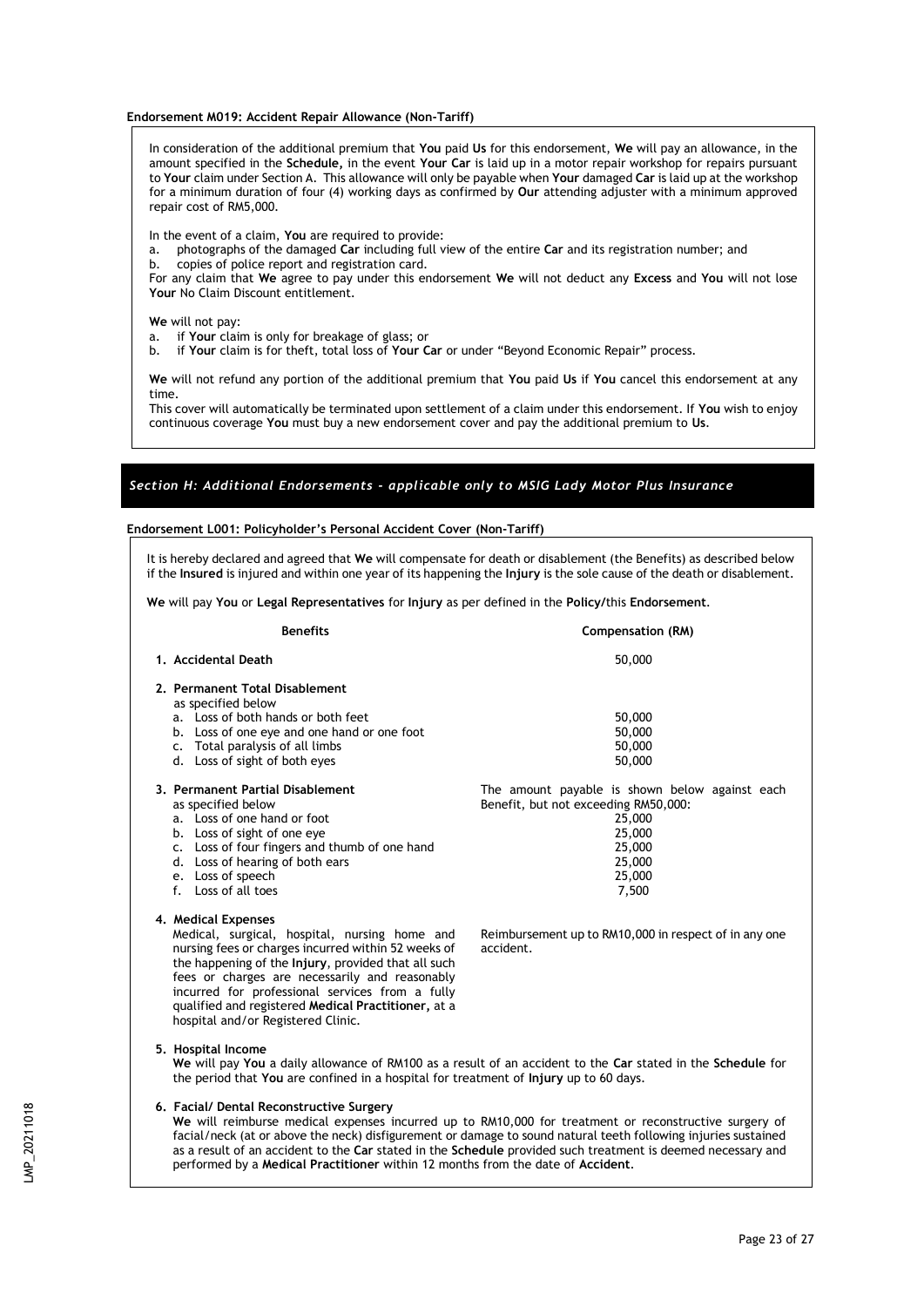### **7. Double Indemnity**

If an accident occurs to the **Car** stated in the **Schedule** during a nationwide Malaysian Public Holiday and directly results in accidental death or permanent total disablement due to total paralysis of all limbs, Benefit 1 or 2 (c) will be increased to RM100,000**.**

### **Compensation Limits**

- 1. For Benefit 2 and/or Benefit 3 "Loss" with reference to hand or foot shall mean complete loss of use or severance through or above the wrist or ankle joint.
- 2. Compensation shall not be payable for:
	- a. any specific **Injury** under Benefit 2 and/or Benefit 3 where, for that same **Injury** greater compensation is payable for another part of Benefit 2 and/or Benefit 3 which includes that specific **Injury,**
	- b. Benefit 1 in addition to any Benefit 2 and/or Benefit 3 if caused by the same **Injury,** except that if a payment has been made under any part of Benefit 2 and/or Benefit 3 and death occurs subsequently solely caused by and within one year of the **Injury,** then **We** will pay any difference if the Compensation payable for Benefit 1 is greater than that already paid for Benefit 2 and/or Benefit 3,
	- c. more than RM50,000 in aggregate for any or all of Benefit 2 and/or Benefit 3.
- 3. Nothing will be payable in respect of Benefit 4 if there is any other insurance in force covering the loss or if **You** are entitled to indemnity from any other source, provided that **We** shall not be relieved of liability under this Benefit so far as concerns any excess beyond the amount payable under such other insurance or indemnity.

# **Exclusions**

- 1. **Injury** caused by:
	- a. suicide, self-injury or wilful exposure to peril (other than in an attempt to save human life) or unlawful act,
	- b. pregnancy, childbirth or pre-existing physical or mental defect or infirmity,
	- c. the influence of drugs (other than those prescribed by a registered **Medical Practitioner** but not when prescribed for the treatment of drug addiction),
	- d. the influence of alcohol unless it can be established to our reasonable satisfaction that alcohol was not a factor contributing to the happening of the **Injury**,
	- e. the **Car** being used for racing, road rally, pacemaking, speed testing, reliability trial or use of any purpose in connection with the motor trade,
	- f. the **Car** being used for driving instruction,
	- g. Political Exclusion:

This insurance does not cover any loss or damage occasioned directly or indirectly by or through or inconsequence of any of the following occurrences namely:

- i) permanent or temporary dispossession resulting from confiscation nationalisation commandeering or requisition by any lawfully constituted authority.
- ii) permanent or temporary dispossession of any building resulting from the unlawful occupation of such.
- h. accidents caused outside the Territorial Limit.
- 2. **Injury** caused directly or indirectly, wholly or partly by:
	- a. bacterial infections (except pyogenic infections which shall occur through an accidental cut or wound), b. any other kind of diseases,
	- c. medical or surgical treatment (except such as may be necessary solely by **Injury** covered by this **Policy**/**Endorsement** and performed within the time provided in the **Policy**/**Endorsement**),
	- d. or arising out of or consequent upon or contributed to HIV (Human Immunodeficiency Syndrome) and / or any HIV related illness including AIDS (Acquired Deficiency Syndrome) or AIDS Related Complex (ARC) however caused and / or any mutant derivatives, variations or treatment thereof however caused.

### **Conditions**

1. **Disappearance** (Applicable to Individual **Car** Owner only)

**We** shall presume death to have been suffered by the **Insured** if he or she is missing for twelve consecutive months, and sufficient evidence is provided that leads to our conclusion that death was caused by a Bodily **Injury**. However, if at any time after payment of Benefits for such death the **Insured** is found to be living, such Benefits shall be refunded to **Us**.

# 2. **Age Limit**

The age limit for the **Insured** covered under the **Policy** is up to 80 years.

# **Claims Conditions**

1. **Condition Precedent** 

The payment of claims under this **Endorsement**/**Policy** is dependent upon observance of its terms and conditions by **You**.

#### 2. **Advice of Loss**

**You** must report in writing to **Us** within thirty (30) days full details of any **Injury** which may result in a claim under this **Endorsement**/**Policy**. For losses other than **Injury** which may result in a claim under this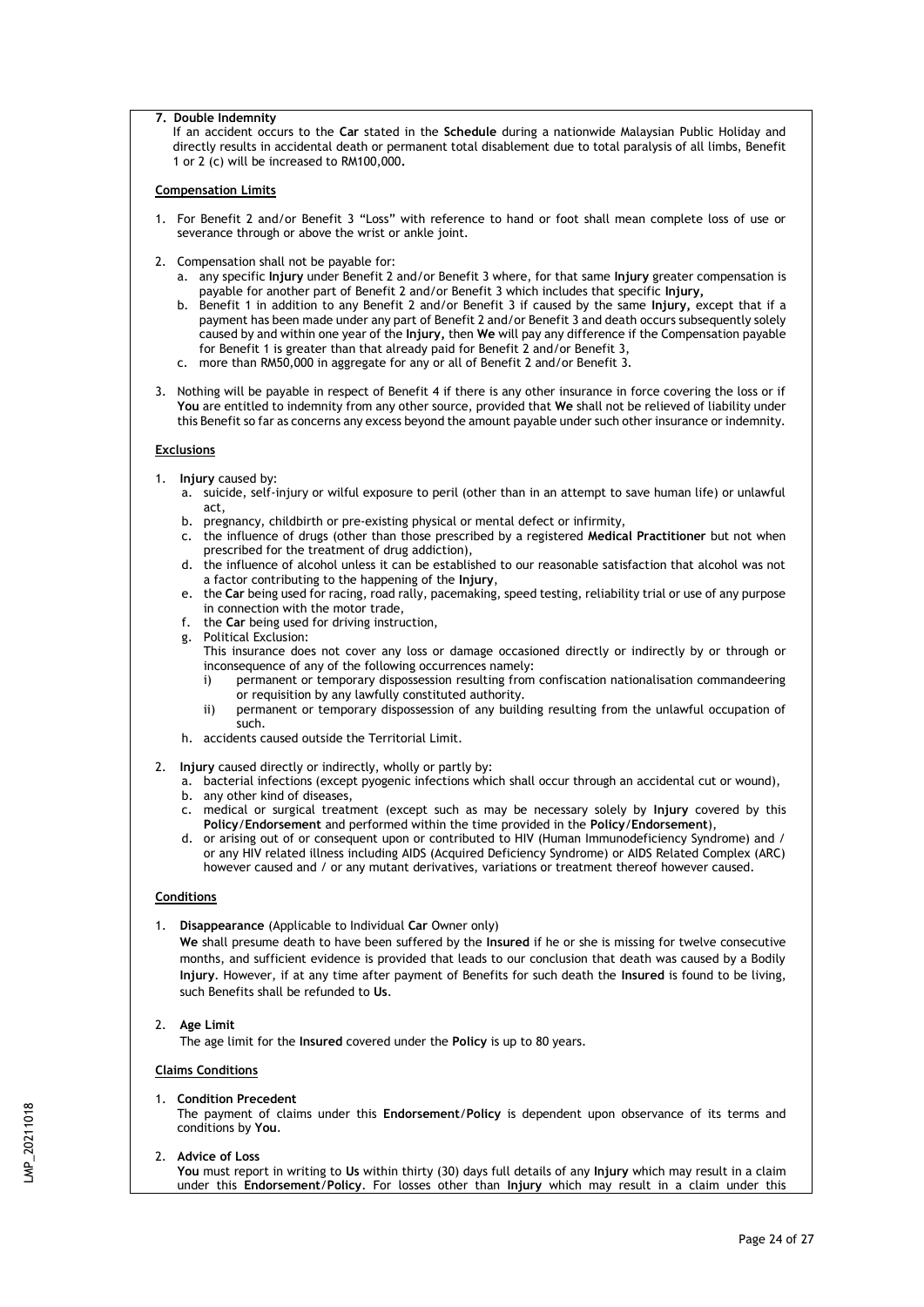**Endorsement**/**Policy**, **You** must report in writing to **Us** within fourteen (14) days with full details of damages, and where necessary, **We** reserve the right to request for substantiating documents and/or applicable reports at **Your** expense.

## 3. **Medical Examination**

**You** shall employ the services of a registered **Medical Practitioner** and undergo any treatment such **Medical Practitioner** shall deem necessary. **You** may have to undergo further medical examination required by **Us** at our expense.

4. **Document**

All certificates, information and evidence must be provided at **Your** expense or at the expense of any claimant in the form and nature required. In the event of death of the **Insured, We** shall require sight of the death certificate and may require a post-mortem examination at our expense.

## 5. **Payment of Benefits**

- a. In respect of any accidental death benefits payable under the Benefits as stated above in relation to the coverage to the **Insured**, it shall be paid in accordance to Schedule 10 of the Financial Services Act 2013.
- b. In respect of any benefits payable (except any accidental death benefits) under the Benefits as stated above in relation to the coverage to the **Insured**, it shall be paid to the **Insured**. However, in the event before the payment of benefits can be paid to the **Insured**, the **Insured** dies, so under this circumstance, **We** will pay the payment of benefits to the **Insured**'s legal personal representatives provided such legal personal representatives comply with all the terms and conditions of this **Endorsement**/**Policy**.

## 6. **Sanction Limitation and Exclusion Clause**

**We** will not provide any cover or be liable to provide any indemnity or payment or other benefit under this **Endorsement**/**Policy** where by doing so would breach any sanction, prohibition or restriction under the United Nations resolutions or the trade or economic sanctions, laws or regulations of the European Union, United Kingdom or United States of America.

**Some definitions applicable to this Endorsement** (Note: for those definitions in bold not defined in this **Endorsement**, please refer to the definitions in bold stated in the **Policy**).

## 1. **Insured**

means **You**, the owner of the **Car** named in **the Schedule**.

2. **Injury**

means death or permanent disability of the **Insured** whilst driving or riding as passenger and/or boarding or alighting from the **Car** stated in the **Schedule.**

#### 3. **Legal Representatives**

means the individual person(s) or Public Trustee or trust company who/which would be legally entitled to receive policy moneys payable under this **Endorsement** in accordance to Schedule 10 of the Financial Services Act 2013 in respect of accidental death to the **Insured.**

4. **Medical Practitioner**

means any person qualified by a degree in western medicine and legally licensed and authorised to practise medicine and surgery.

# **Endorsement L002: Inconvenience Relief Allowance (Non-Tariff)**

It is hereby declared and agreed that, **We** will pay **You** an allowance of RM1,000:

- a. in the event of total loss or theft of **Your Car**, subject to the condition that the motor claim made under Section A1a of this **Policy** for total loss or theft has been fully paid by **Us**; or
- b. in the event of **Damage** to **Your Car** due to flood, flash flood, overflowing of waterways, drains or rivers or mud slides during the **Period of Insurance**. **Your Car** should be directed or towed to a workshop approved by **Us** for repairs and **You** should notify the claim to **Us** once **Your Car** has been sent to the workshop.

In the event of flood claim, **You** must provide **Us** the following:

- copy of police report; and
- copy of repair invoice/official receipt; and
- photograph before and after cleaning works and/or any additional document for verification; and
- any other relevant documents requested by **Us**.

The cover is limited to one (1) occurrence in each **Period of Insurance** and reinstatement of this cover is not allowed. Any claim under this **Endorsement** shall not affect **Your** NCD entitlement and no **Excess** will apply, provided always it is within the **Period of Insurance** under this **Policy.**

Subject otherwise to the terms and conditions of this **Policy**.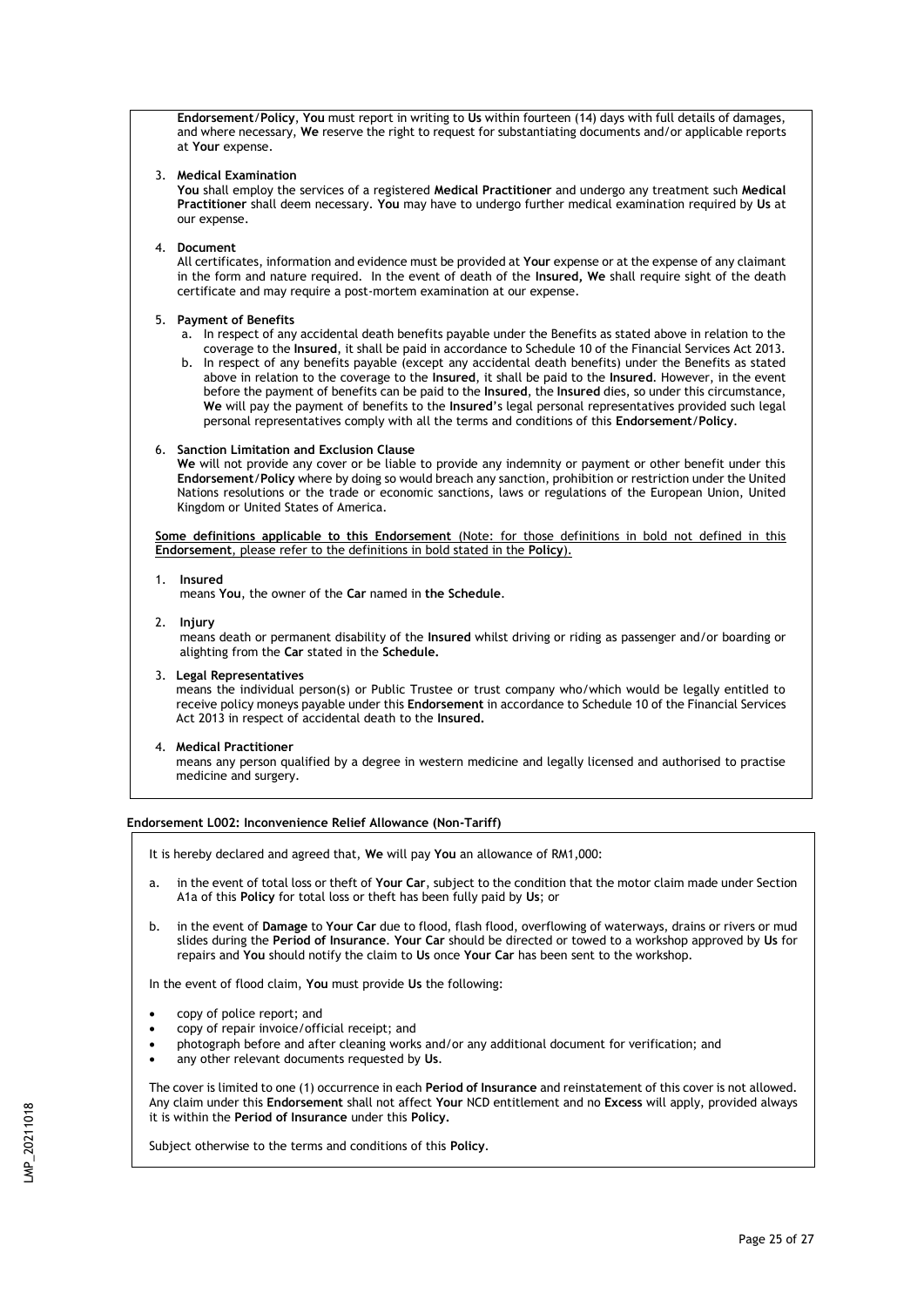#### **Endorsement L003: Loss or Damage to Personal Belongings (Non-Tariff)**

**We** will pay **You** or **Your Authorised Driver** compensation of RM1,000 for the loss of or damage to **Your** or **Your Authorised Driver's** Personal Belongings:

- a. in the event of snatch theft whilst **You** or **Your Authorised Driver** were driving **Your Car** on the road, boarding or alighting from **Your Car**, or walking to or from **Your Car** in a parking lot or garage; or
- b. in the event of an **Incident** specified under Section A1a,

subject to the following conditions:

- i. Such personal belongings were in **Your** or **Your Authorised Driver's** possession or in **Your Car**, whichever is applicable, at the time of occurrence of either of the above;
- ii. Documentation in support of value and ownership is submitted to **Us**;
- A police report is lodged at the nearest police station where the occurrence took place within twenty-four (24) hours of the occurrence; and
- iv. To **Our** satisfaction, **You** or **Your Authorised Driver** have/has taken all reasonable steps to limit and prevent further loss and damage.

For avoidance of doubt, **We** will not pay compensation for loss or damage due to any wilful act of negligence.

The cover is limited to one (1) occurrence in each **Period of Insurance**. **We** will not deduct any **Excess** and **You** will not lose **Your** NCD entitlement. Reinstatement of this cover is not allowed.

#### **Endorsement L004: Transportation Allowance (Non-Tariff)**

**We** will pay **You** a lump sum amount of RM100 as Transportation Allowance in the event that **Your Car** is involved in an Accident resulting in **Your Car** being towed to **Our** approved workshop, subject to the condition that **Your** claim is payable arising from an **Incident** as stated in Section A1a except for Section A1a(vi) breakage of windscreen, windows or sunroof, including lamination/tinting film.

Subject otherwise to the terms and conditions of this **Policy**.

# **Complaint Procedures**

**We** believe **You** deserve a courteous, fair and prompt service. If there is any circumstance when **Our** service does not meet **Your** expectations, please contact **Us** using the appropriate contact details below and provide the **Policy** Number/*Claim Number* and *Insured Person's Name*:

- a. Firstly with the department or person **You** dealt with **Us** on how **You** would like the problem to be solved.
- b. Secondly if the problem is not solved to **Your** satisfaction, then make a formal written complaint to **Our** Customer Service Department at:

| <b>Customer Service Hotline</b><br>Fax<br>Email<br>Website<br>Address | 1-800-88-MSIG (6744)<br>+603-2026 8086<br>myMSIG@my.msig-asia.com<br>www.msig.com.my<br><b>Customer Service Department</b><br>MSIG Insurance (Malaysia) Bhd |
|-----------------------------------------------------------------------|-------------------------------------------------------------------------------------------------------------------------------------------------------------|
|                                                                       |                                                                                                                                                             |
|                                                                       |                                                                                                                                                             |
|                                                                       |                                                                                                                                                             |
|                                                                       | Level 15, Menara Hap Seng 2,                                                                                                                                |
|                                                                       | Plaza Hap Seng,                                                                                                                                             |
|                                                                       | No. 1, Jalan P. Ramlee,                                                                                                                                     |
|                                                                       | 50250 Kuala Lumpur.                                                                                                                                         |

c. Thirdly, if **You** are not satisfied with **Our** decision **You** can refer the matter to OMBUDSMAN FOR FINANCIAL SERVICES (OFS) or BANK NEGARA MALAYSIA through BNMTELELINK or BNMLINK:

# i. **OMBUDSMAN FOR FINANCIAL SERVICES (OFS)**

Level 14, Main Block, Menara Takaful Malaysia, No.4, Jalan Sultan Sulaiman, 50000 Kuala Lumpur.  $: +603-227222811$ Fax : +603-2272 1577<br>Email : enquiry@ofs.org : enquiry@ofs.org.my Website **: www.ofs.org.my**